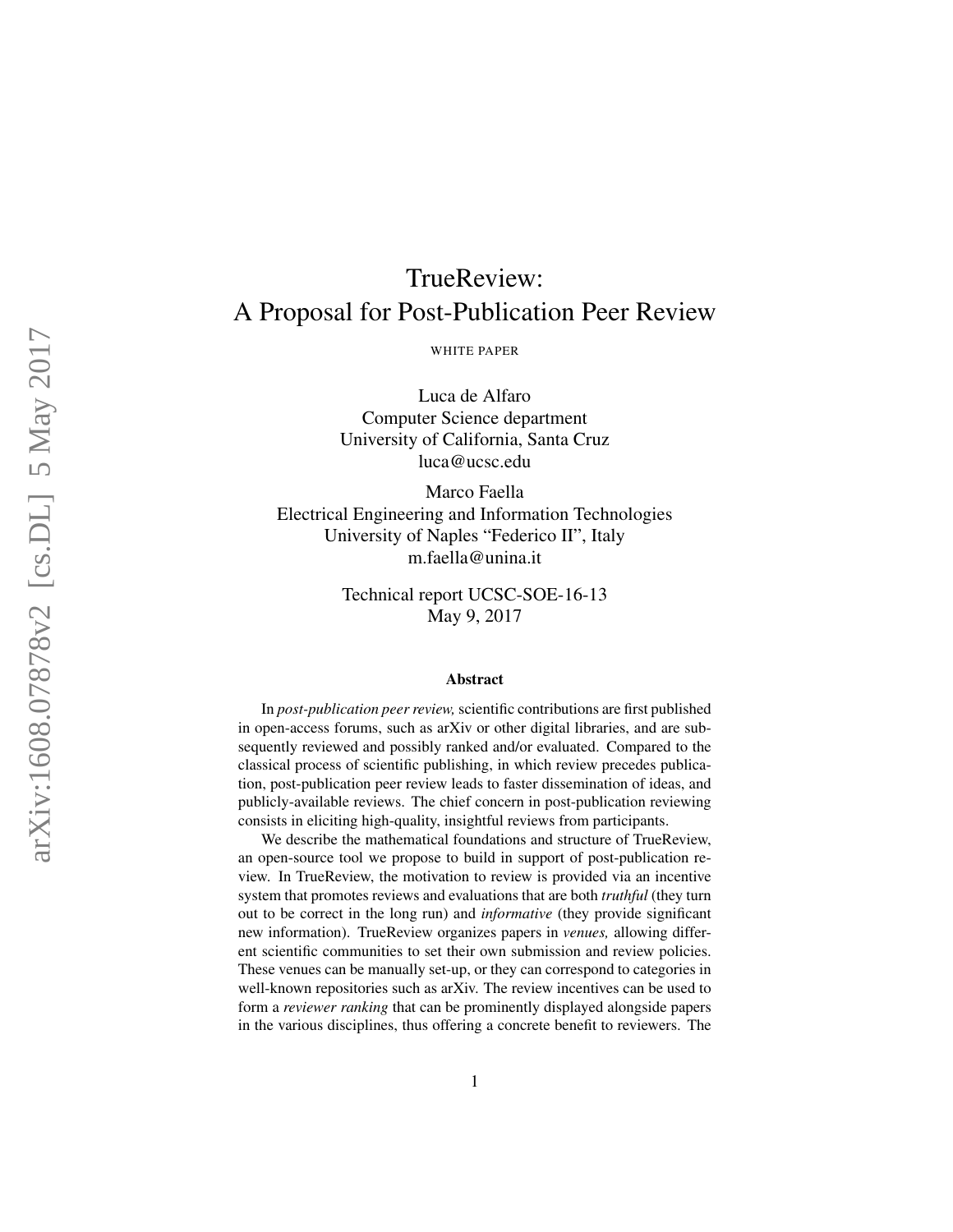paper evaluations, in turn, reward the authors of the most significant papers, both via an explicit paper ranking, and via increased visibility in search.

## 1 Introduction

Peer review has not always preceded publication. In the times of Galileo, Newton, van Leeuwenhoek, up to Darwin, scientists would share their results via letters or presentations to scientific societies; the results were then discussed among scientists. The current system of pre-publication peer review was widely adopted only relatively recently, starting in the 1940s with the introduction of large-circulation scientific journals [\[Spi02\]](#page-23-0). Pre-publication peer review was shaped by the economics of paper journal publishing: as paper journals are slow and expensive to print and ship, peer-review was used to select which articles deserved wide dissemination.

The economics of publishing is very different now. Information nowadays can be disseminated immediately at very low cost, and furthermore, in a manner that makes it open to social interaction: in blogs, wikis, forums, social networks, and other venues, people can both share and comment on information. Yet, for the most part the scientific community still beholds pre-publication peer review as the officially anointed method of disseminating results. Publication in venues such as journals and conferences with a pre-publication peer-review selection process is also the most commonly used measure of scientific productivity, and contributes to shape the near totality of academic and research careers.

Pre-publication peer review has several drawbacks. One of the most salient is the delay imposed on the dissemination of results. In a typical computer science conference, six months may elapse from submission to publication in the proceedings, and this assumes that the conference deadline came just when the paper was ready for submission, and more importantly, that the paper was accepted. To avoid this delay, many authors submit the paper to open repositories such as ar $Xiv<sup>1</sup>$  $Xiv<sup>1</sup>$  $Xiv<sup>1</sup>$  at the same time as they submit it to a conference or journal. While this makes it available to other researchers, a submission to ArXiv does not come with the all-important blessing of peer review. As such, papers submitted to arXiv are not generally counted as part of the productivity record of researchers. Submitting to arXiv is not an alternative for submissions to conferences or journals with double-blind review policies, and citing works submitted in arXiv, but not yet peer-reviewed, is not universally perceived as appropriate in science.

A related issue is the one of selection. The current process of scientific reviewing, consequently, aims at deciding which papers to accept for publication,

<span id="page-1-0"></span><sup>1</sup> http://arxiv.org/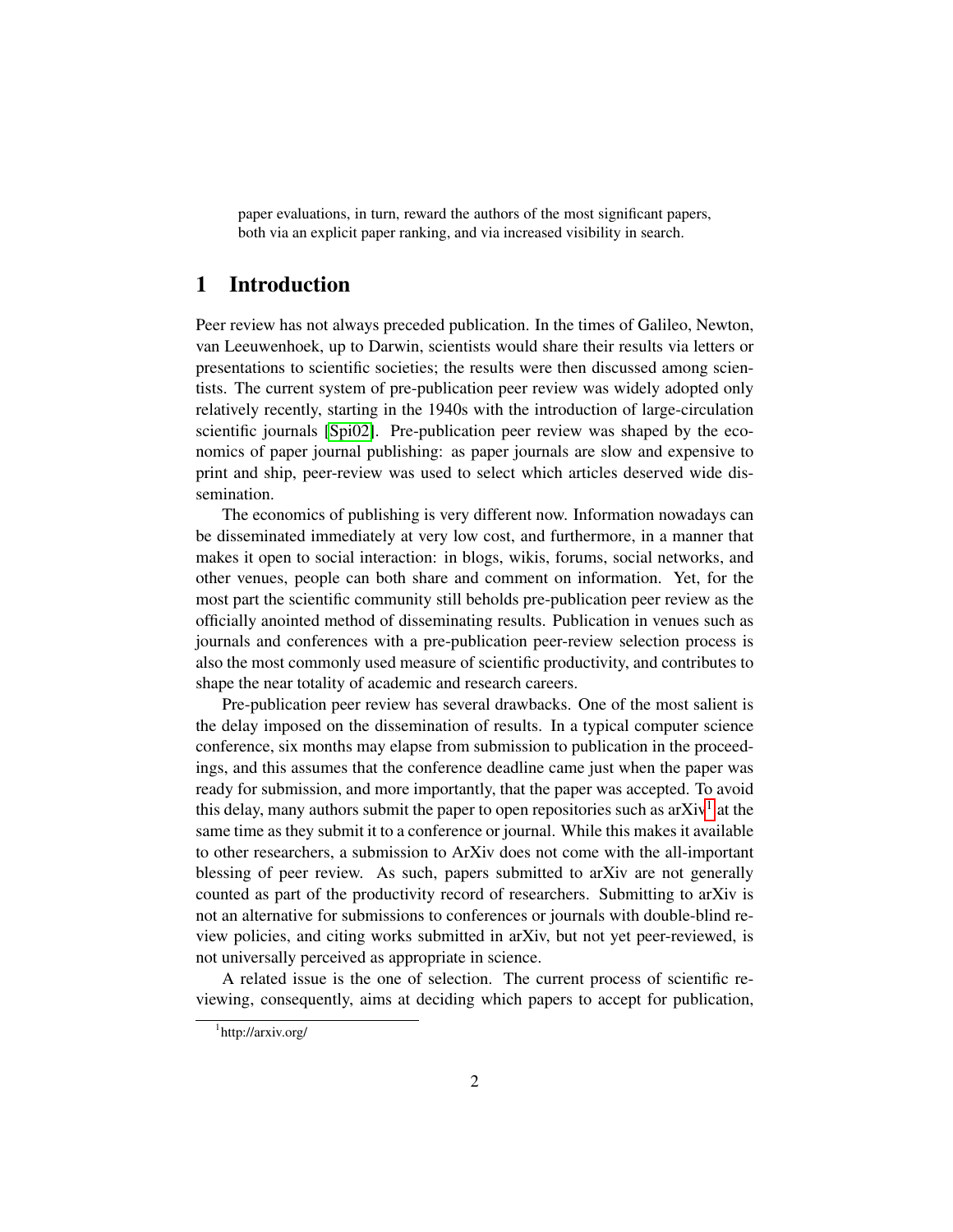and which to reject. Correctness is only one factor in such a decision: commonly, there are many more correct submissions (in the sense of exempt from scientific errors) than can be accepted, and the decision to accept or reject is motivated by judgements on the significance of the submissions. The paper acceptance process is thus of necessity an uncertain process, where a demarcation line needs to be drawn among papers of fairly similar apparent significance. Papers that present correct results, but which do not make the cut, are subjected to a delay as they are re-submitted to different journals of conferences. The process is slow and wasteful of resources.

One last drawback of pre-publication peer review is that papers are not presented to readers in the context of the accumulated knowledge and judgement. While this shields papers from being presented alongside potentially irrelevant reviews, this also means that insightful observations from readers and researchers cannot help understand papers and put them in context.

This white paper presents the design principles and mathematical foundations of TrueReview, an open-source system we propose to build in support of postpublication peer-review. In the next section, we describe the overall motivations and design principles that inspire the development of TrueReview. After a review of related work, we discuss the problem of motivating reviewers, and we describe in Section [4](#page-8-0) the reviewer incentive system at the heart of TrueReview. The main challenge in a review system consists in ensuring that all papers receive sufficient and precise evaluations. Our novel incentive scheme promotes reviews that are both truthful and *informative,* in the sense that they bring novel information into the system rather than merely confirming what is already known. To validate the proposed incentive scheme, we report in Section [5](#page-12-0) the result of simulations of the review process with participants having a varying distribution of skills and paper topic expertise. The simulations show that the incentive system is effective in ensuring that all papers receive precise evaluations. We conclude with an overview of the software architecture of TrueReview, and a discussion of some key implementation decisions.

All the code for TrueReview is open source, and it can be found at [https:](https://github.com/TrueReview/TrueReview) [//github.com/TrueReview/TrueReview](https://github.com/TrueReview/TrueReview).

## 2 TrueReview Design Principles

TrueReview will be an open, on-line system, where authors can publish their papers or enter links to their papers, and where reviewers can review and evaluate the papers after they have been published. This would serve the scientific community as a whole, by making the dissemination of results more open, predictable and less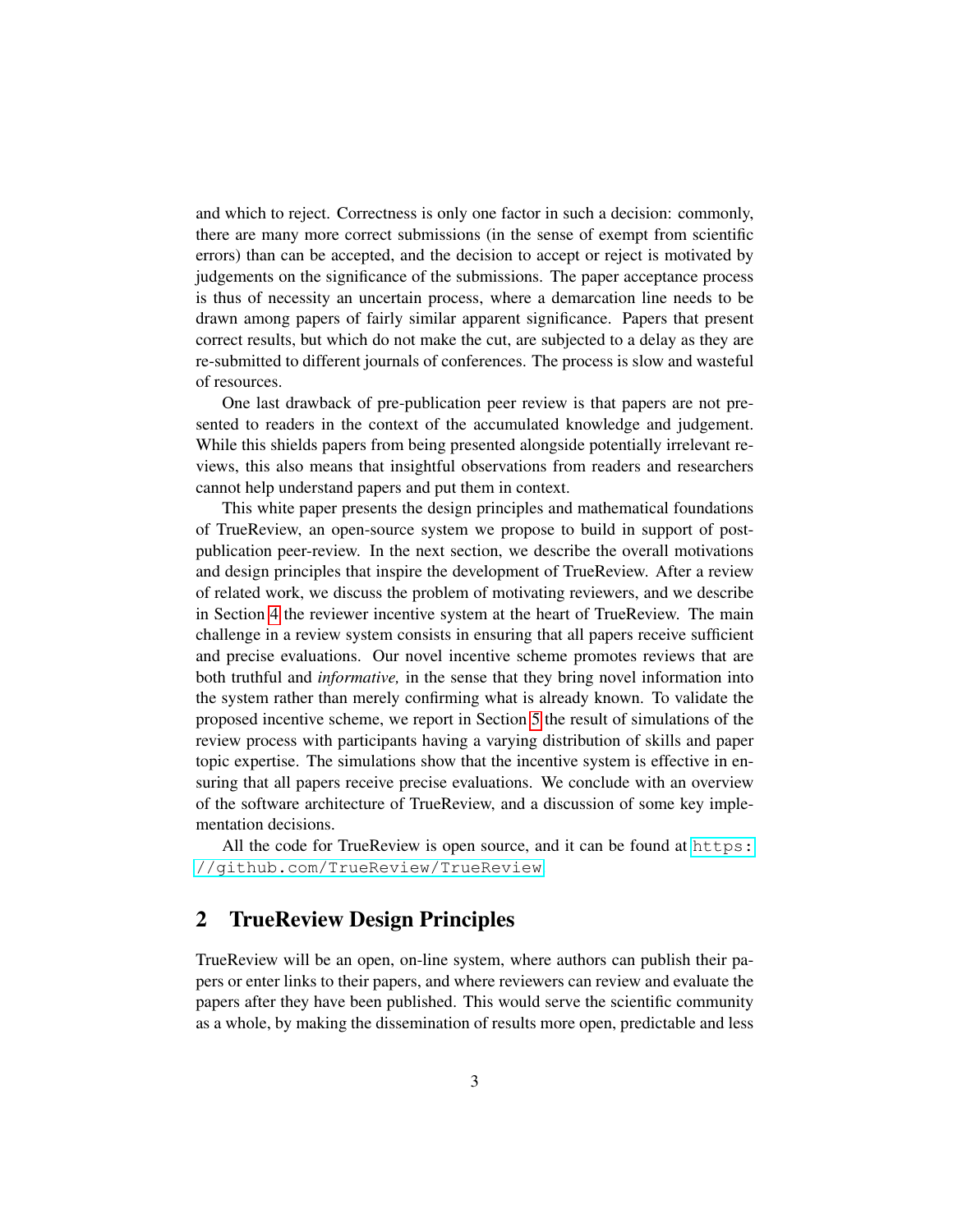subject to delays, and by helping researchers view papers in light of the accumulated knowledge and wisdom. At the core of TrueReview are the following design principles.

Driven by scientific communities. TrueReview does not plan to be a one-sizefits-all solution for post-publication review. Papers published or linked in TrueReview will not be all put into the same "pot" for review and ranking. Each scientific community has norms for the format of published papers, and has well-known researchers that act as standard-bearers for the community: these are the people that today serve on the journal editorial boards and conference program committees. Each community that elects to use TrueReview will decide whether papers are to be submitted to TrueReview directly, or whether TrueReview tracks paper submitted to certain categories in open-access repositories such as Arxiv. The choice of who can review papers in a venue will also be left to each community. In some venues, the senior members might wish to approve who has review priviledge, or adopt an invitation system. For other venues, such as venues that correspond to Arxiv categories, it might be sufficient to have published a paper in the same venue to be able to review.

No delays to publication. While papers that have just been submitted are unreviewed, this should not prevent their circulation. One natural objection is whether making papers available immediately deprives readers from the quality guarantee conferred by a formal process of paper review. We believe that the benefits of the prompt communication of scientific results far outweigh the drawback of circulating papers in various stages of review. The status of a peer reviewed paper is often assumed by people not familiar with the process to be a seal of approval that guarantees the correctness of the results. In reality, errors in scientific papers are not always discovered by the conference or journal review committees to which the papers are submitted: more often, the errors are discovered by the authors themselves, or by people who try to use or extend the papers results. Only papers that are widely read, and whose results are extensively used, can be trusted to be highly likely to be correct.

Rank rather than select. When a paper is submitted to a journal or conference, the question of whether to accept or reject it most often revolves on the relevance of the paper, rather than on its correctness. After the papers that are clearly flawed are eliminated, there are invariably too many papers to fit in the conference or journal format; the committee must then select the papers to accept on the basis of their quality. The committee thus essentially performs a ranking task, applying then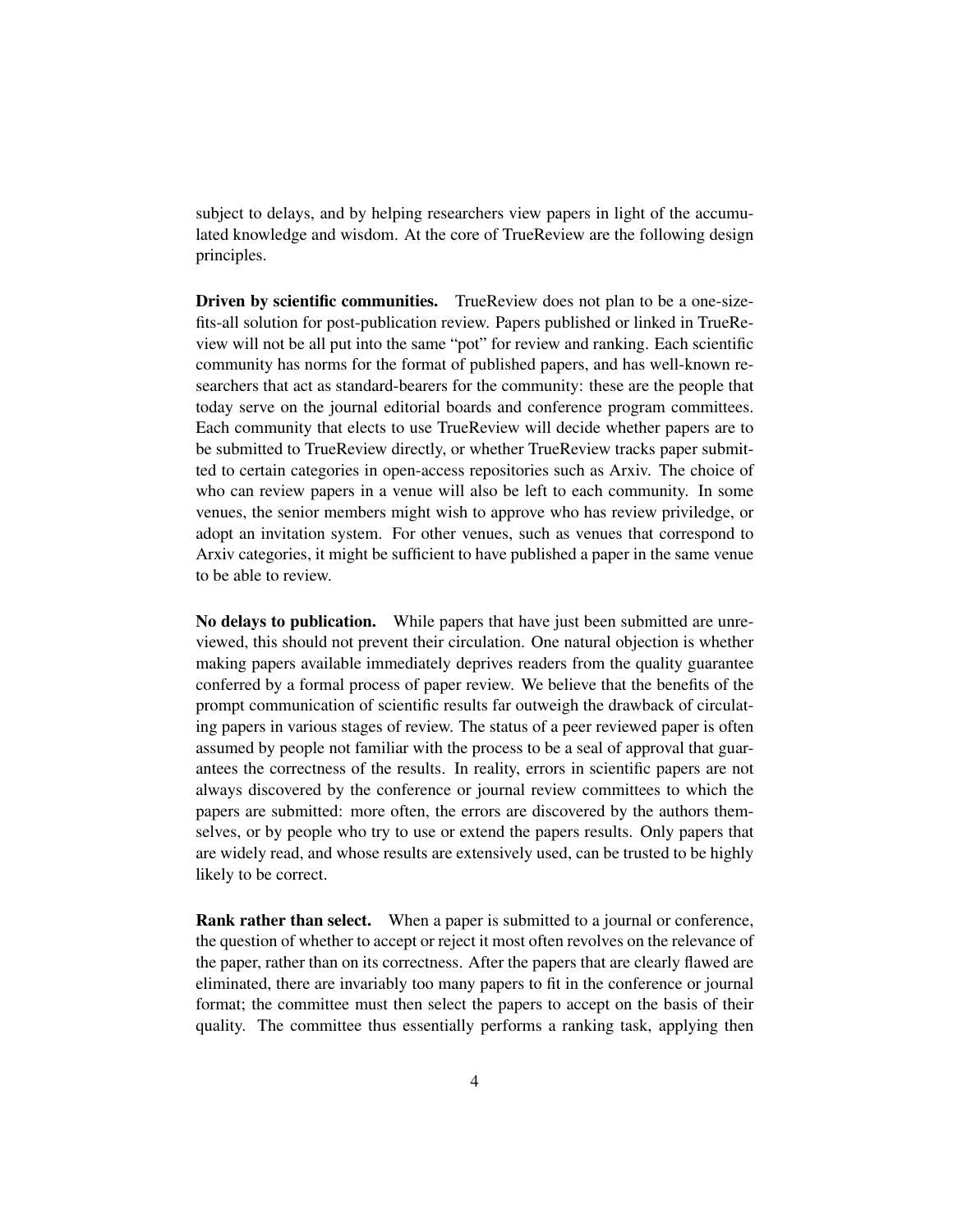a binary threshold dictated by conference or journal constraints. For the rejected papers that were indeed correct, this process results in a pointless delay to publication; as these are typically resubmitted to other venues, the work that went into ranking them is also wasted.

This summary of the current review process is greatly simplified. In truth, there are many conferences and journals, with different typical quality levels, and authors choose the venue where to submit the paper in order to compromise between the prestige of the venue, and the probability that the paper is accepted. Nevertheless, the process is wasteful of time and work. We believe it would be better to use the reviews and comments for ranking, rather than for selection. There would be no need to artificially set a cut-off line; all papers would be ranked and available on-line as soon as the authors publish them.

Once a ranking of the papers were available (even if approximate), journals and conferences could use the ranking for selection purposes. For example, a conference could gather people interested in a particular field, and allocate paper presentation slots to the 30 highest-ranked papers of the year, and poster presentation space to the next 50 highest-ranked; a journal or book editor could similarly publish (and distribute to libraries in archival form) the best 50 papers of each year. Certainly many users of the system could use the ranking for selection purposes, but the main goal of the system would be to generate a ranking, not a selection.

Truthful and informative incentives to review. The main obstacle to postpublication review consists in enlisting expert reviewers, and having them provide accurate ratings and reviews on most papers in a venue. In conference and journals, the enticement to review is provided by the prestige of appearing on the program committee or editorial board of a well known journal or conference. Reviewers need to provide competent reviews, or risk appearing uninformed when their reviews are compared with those of others on the program committee or editorial board. In exchange for being listed as members of the program committee or editorial board, the reviewers also accept to read and review papers that they would not have read out of their interest alone.

We plan to recreate the incentive to review by also giving wide publicity to the most active reviewers, and by attributing merit for the reviews via an incentive system that prizes reviews that both are correct, and provide new information. In each venue, the names of the reviewers that accrued highest review merit will be displayed in the first page, alongside the top-rated papers. Reviewers will be able to link their name to a web page of their choice, such as their academic home page. We hope this visibility and mark of distinction, which mirrors the one currently offered by membership in program committees and editorial boards, will provide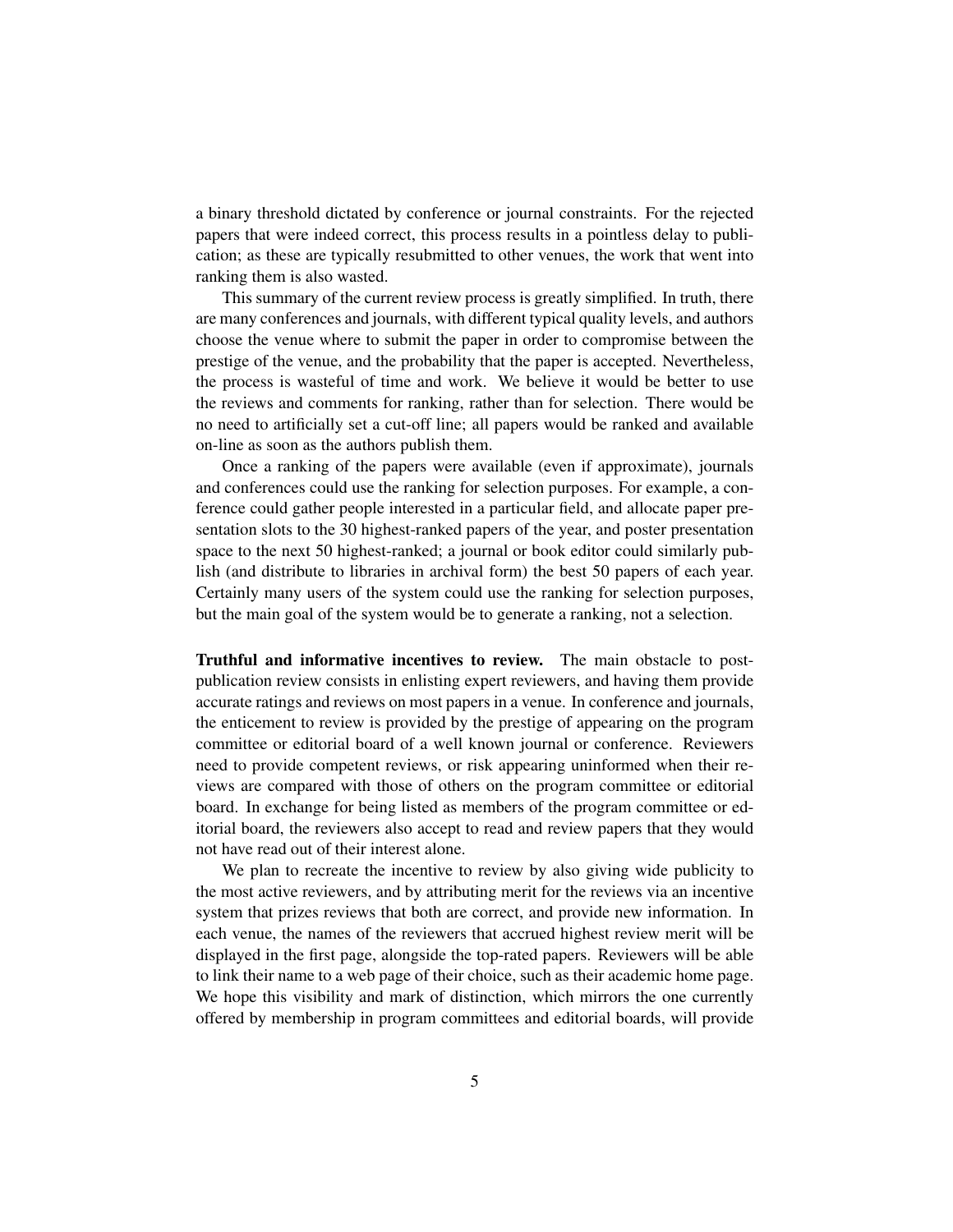sufficient motivation to actively participate in the system.

The incentive system for reviews will reward reviewers who provide rating that are both *truthful* and *informative. Truthful* ratings are those that will be confirmed later on by the consensus opinion on a paper. *Informative* ratings are those that provide genuinely new information. Examples of informative ratings are the first rating for a previously unreviewed paper, or a rating that differs from the current consensus for a paper, but will be later confirmed to be correct. In contrast, a rating and review that reflects the consensus on a paper that has already been reviewed many times will have low informative value. Considering both truthfulness and informativeness to reward reviewers encourages them to focus where their expertise allows them to give new useful information. This combined incentive should also lead to prompt rating of papers published in venues.

Additionally, for venues with a long life-span (such as venues replicating arXiv categories), users can be encouraged to periodically contribute new reviews by slowly decreasing their accrued score, as long as they do not provide a new review.

## 3 Related Work

A detailed proposal for a post-publication peer-review model was made by Kriegeskorte [\[Kri12\]](#page-22-0). The author advocates signed reviews and multi-dimensional paper evaluations, that can be aggregated by different interested parties in different ways. The dissemination of signed reviews is deemed a sufficient incentive for reviewers to participate in the process. The paper contains also an in-depth analysis of the benefits of post-publication peer review, which are presented in an eloquent way and which are indeed part of the motivation for this study on incentives. The incentive schemes we propose do not require review authors to be publicly visible. This may be beneficial, as there is some evidence that signed reviews may deter prospective reviewers, or dampen the frankness of their opinions [\[VRGE](#page-23-1)+99, [vRDE10\]](#page-23-2). The virtues, and drawbacks, of signed reviews have been described in [\[Gro10,](#page-22-1) [Kha10\]](#page-22-2); signed reviews can prevent the abuse of review power, but they also can stifle criticism.

The proposal for TrueReview shares its fundamental motivations with [\[DSdA11\]](#page-21-0), of which it represents an evolution, as well as with [\[Kri12\]](#page-22-0), while differing in the details of the incentive system. The incentives we propose do not rule out publishing the names of review authors. We propose instead listing, for each publication venue, both the top papers, and the top reviewers as determined by the total of their review bonuses, allowing users of a Web interface to search both papers, and reviewers. Post-publication peer review has also been advocated, on similar grounds as [\[DSdA11,](#page-21-0) [Kri12\]](#page-22-0), in [\[Hun12,](#page-22-3) [Her12,](#page-22-4) [dS13\]](#page-21-1). Even the popu-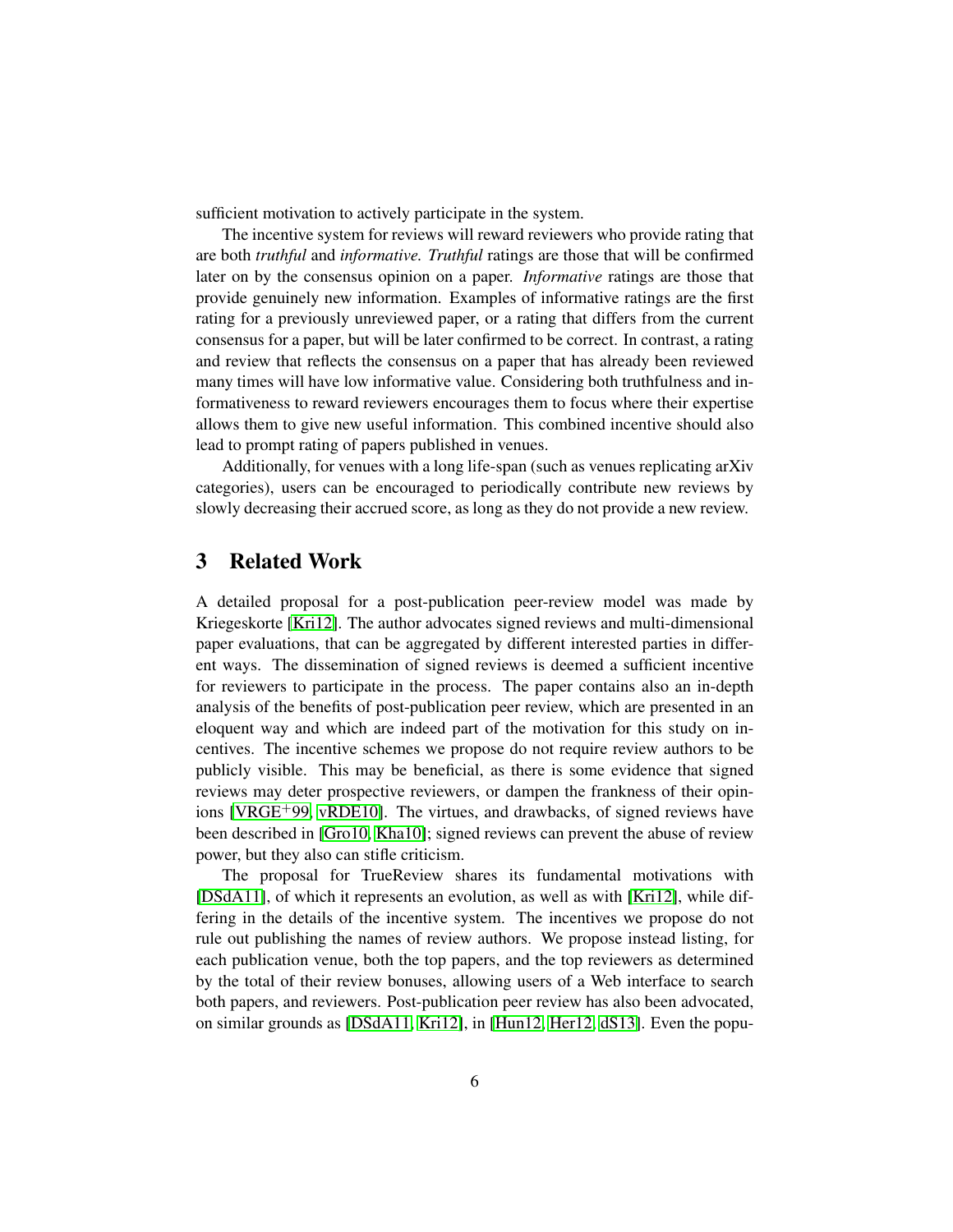lar press has engaged in the discussion [\[Mar14\]](#page-22-5), with the CEO of Academia.edu<sup>[2](#page-6-0)</sup> mentioning the possibility of gathering reputation points from reviews.

The idea of evaluating scientific proposals via crowdsourcing reviews and ratings has been proposed as a method for adjudicating telescope time, a central issue in Astronomy [\[MS09\]](#page-22-6), as well as in the evaluation of some National Science Foundation proposals [\[NSF13\]](#page-22-7).

ArXiv overlay journals are gaining momentum in several scientific disciplines, including math, physics, and computer science [\[Gib16\]](#page-22-8). While their papers are publicly available even before acceptance, their selection process follows the traditional peer review model of printed journals. In the words of Timothy Gowers, Fields medalist and managing editor of the arXiv overlay journal Discrete Analysis, "our journal is very conventional [...] But if the model becomes widespread, then I personally would very much like to see more-radical ideas tried out as well" [\[Bal15\]](#page-21-2).

Other organizations are indeed pursuing more radical ideas: ScienceOpen<sup>[3](#page-6-1)</sup> publishes articles online under an open-access model and encourages postpublication peer reviews, which include a numerical score. Reviews are publicly attributed to their authors and even assigned a DOI. On the other hand, reviewers do not accrue a numerical reputation for their efforts. Similarly to [\[Kri12\]](#page-22-0), the incentive for the reviewers consists in having a public collection of their reviews.

O'Peer<sup>[4](#page-6-2)</sup> is a proof-of-concept website where authors-reviewers accrue reputation (called *credibility*) according to both their publication record and the quality of their reviews.

An incentive system that shares many of the design goals with the one we propose for TrueReview has been proposed by Bhattacharjee and Goel [\[BG07\]](#page-21-3) in their work on incentives for robust ranking in online search. In the [\[BG07\]](#page-21-3) proposal, users can place tokens on items in order to place wagers on the quality of the items, much as people can bet on horses at races. If the ratio between the qualities of two items is different from the ratio between the token amounts, an *arbitration opportunity* arises, and a user can move a token from the over-rated item to the under-rated one and gain reputation (an operation that is roughly equivalent to betting a negative dollar on a horse and a positive dollar on another, if negative bets were allowed). The incentive scheme is truthful, as the incentive is to bring token counts in direct proportionality with qualities, and it also promotes informativeness, as the biggest arbitration opportunities occur for the papers that are most under-valued. We made various attempts at adapting [\[BG07\]](#page-21-3) for post-publication

<span id="page-6-0"></span><sup>2</sup>http://www.academia.edu

<span id="page-6-1"></span><sup>3</sup>http://www.scienceopen.com

<span id="page-6-2"></span><sup>4</sup>http://opeer.org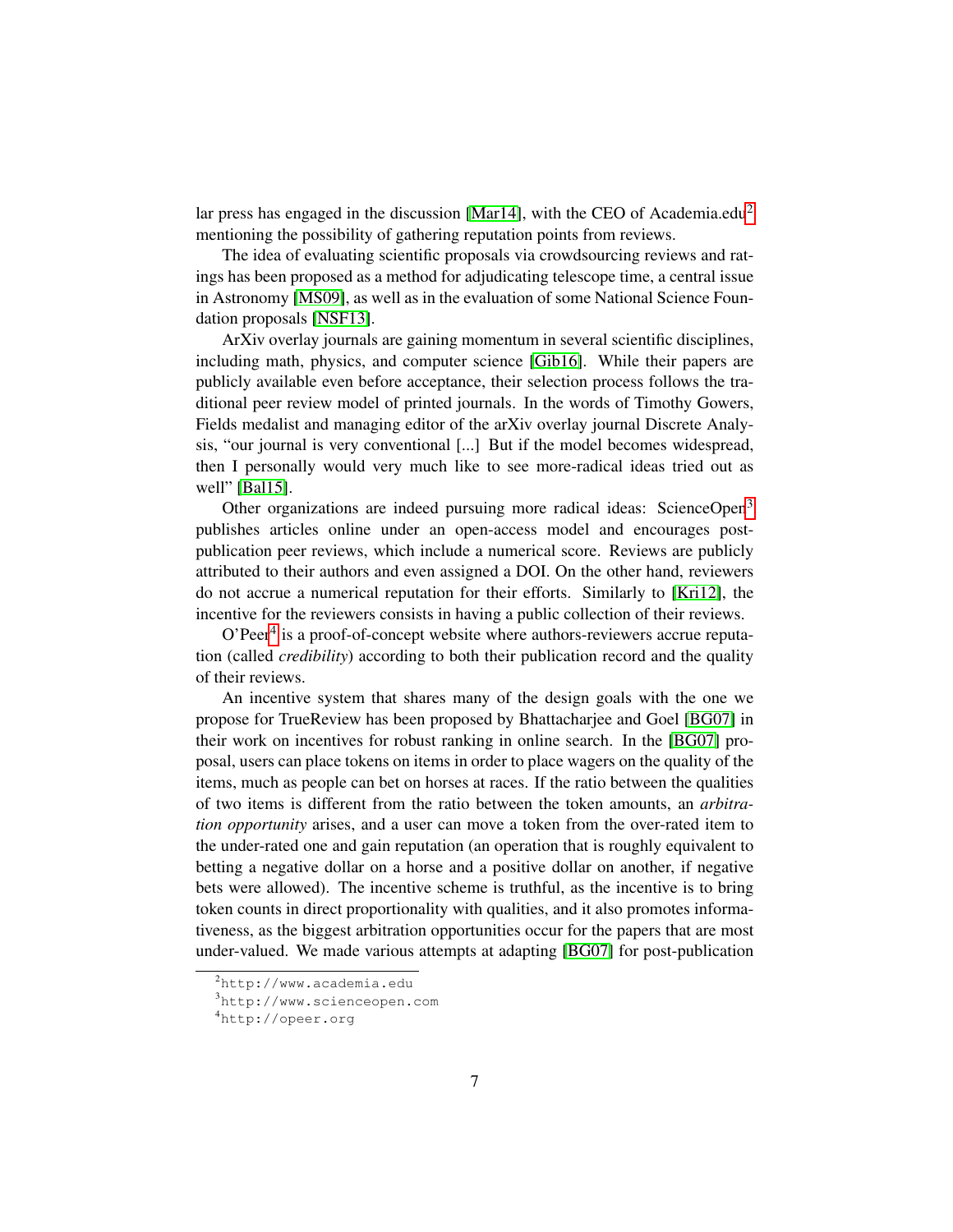review, before finally opting for the grade-based scheme we propose for TrueReview. The main problem we encountered is the slow start in properly ranking new papers. When a paper is added, initially it has no tokens. If users can place or move one token at a time, a good paper will require many reviews to receive a proper ranking; if users can move many tokens at once, the vandalism of a single user can cause considerable damage. Another issue was that the truthfulness and innovativeness incentives are tied together by the arbitration opportunity, and their strengths cannot be independently tuned. Ultimately, we felt that the approach proposed in this paper was more flexible and allowed us to better control vandalism. We can independently tune the truthfulness and informativeness incentives, and we can adopt a number of aggregation strategies for reviews.

Another related line of inquiry focuses on eliciting honest feedback in the absence of ground truth. Miller et al. [\[MRZ05\]](#page-22-9) show that a simple scheme based on proper scoring rules [\[Coo91\]](#page-21-4) induces reviewers to provide their honest opinion (similarly to our Theorem [1\)](#page-11-0). Along the same line, Jurca and Faltings [\[JF09\]](#page-22-10) study scoring systems that are resistant to collusions, whereas Dasgupta and Ghosh [\[DG13\]](#page-21-5) consider the scenario in which reviewers can strategically calibrate the amount of effort spent for a review. None of these works model the *selection* of items by reviewers, which is instead one of our main concerns.

The idea of validating assertions by considering them wagers on future value, and rewarding thus their accuracy, is the principle at the basis of *prediction markets* [\[WZ04,](#page-23-3) [TT12\]](#page-23-4). The arbitration opportunities in prediction markets are in fact conceptually similar to those in [\[BG07\]](#page-21-3), except that by having real money involved, the possibility for vandalism is virtually eliminated. Indeed, the stock market offers a model for crowdsourcing valuations that both is truthful, and that offers a prize for informativeness. However, the full working of the market (including the put and call options that are important in betting on future valuations) are vastly more complex than the simple mechanism we presented in this paper, and arguably over-complicated for the task at hand.

There has been much work on peer evaluation, in classroom settings [\[Geh00,](#page-21-6) [Geh01,](#page-22-11) [Rob01,](#page-23-5) [STOA13\]](#page-23-6) and in MOOCs [\[PHC](#page-23-7)<sup>+</sup>13]. In a classroom or MOOC setting, however, the focus is on obtaining precise and fair evaluations, rather than on incentives to select the items (papers, or homework submissions) to review. This because in educational settings, students are usually compelled to perform the peer reviews and evaluations as part of their class work. Furthermore, as homework submissions share all the same topic, the review assignment can be (and usually, is) performed automatically, again obviating the need for an informative incentive system.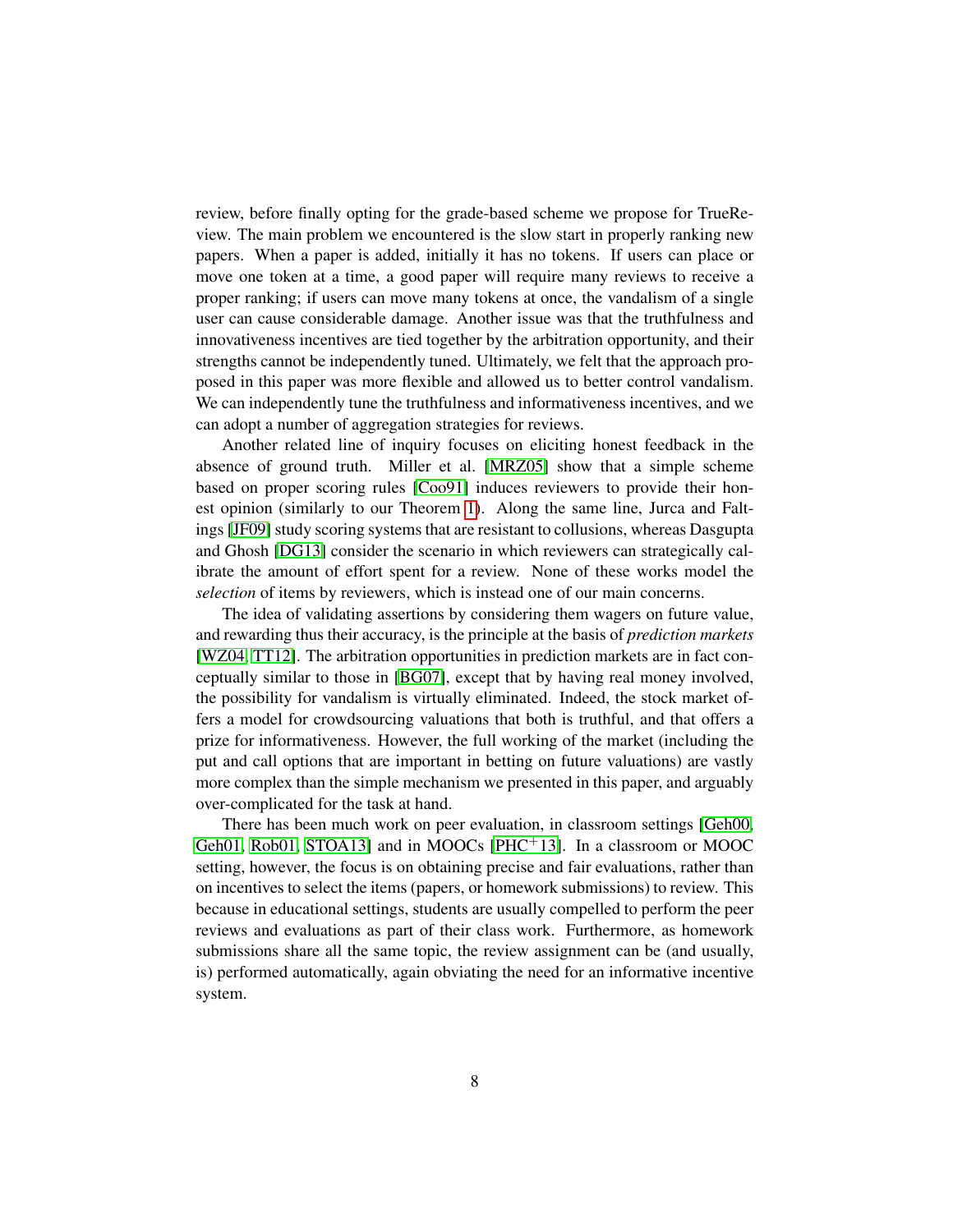## <span id="page-8-0"></span>4 The TrueReview Incentive System for Reviewers

The crucial challenge for post-publication review consists in ensuring that papers receive adequate reviews and precise evaluations. There are many mechanisms for ensuring that the set of potential reviewers is capable of writing useful reviews: they can be invited to review, or the privilege of reviewing can be granted automatically to people who have successfully published previously in the same venues.

The basic user action in TrueReview consists in a user choosing a paper, and providing both a written review, and a numerical rating for the paper. The ratings are then aggregated in a single rating for the whole paper. TrueReview rewards the author of a review with a review "bonus". In each publication venue, reviewers will be listed according to the total of the bonuses they received: we hope this visibility will provide incentive to review.

The incentive scheme used for assigning the review bonuses should be truthful: the strategy for users to maximize their bonuses for each review should be to express their honest opinion about the paper. Furthermore, the incentive scheme should be *informative:* it should prize new relevant information over repetition of already-known information. For instance, it should value the first review on a paper more than a review confirming the consensus opinion on a paper that has already been reviewed many times. Among papers having the same number of reviews, an informative incentive scheme should value reviews that express opinions different from the consensus, and that will turn out to be correct, more than reviews that are simply confirming the current consensus. Informative incentive schemes lead to a quick convergence to the true valuation for all papers.

#### 4.1 Informativeness and Accuracy of a Review

We introduce an incentive system for reviewers that is both truthful and informative. Consider the sequence of ratings  $x_0, x_1, x_2, \ldots, x_n$  that have been assigned, in chronological order, to a given paper, where  $x_0$  is the default rating that is assigned by the system to every paper who is added to the system, as a starting point. To define the bonus  $B_i$  for the author of rating  $x_i$ , for  $0 < i < n$ , let

$$
q_i^{past} = \text{avg}\{x_0, x_1, \dots, x_{i-1}\}
$$

$$
q_i^{future} = \text{avg}\{x_{i+1}, x_{i+2}, \dots, x_n\}
$$

be the averages of the ratings preceding and following  $x_i$ , respectively. Let  $L$  be the quadratic loss function, defined by  $L(a, b) = (a - b)^2$ . We define the *accuracy*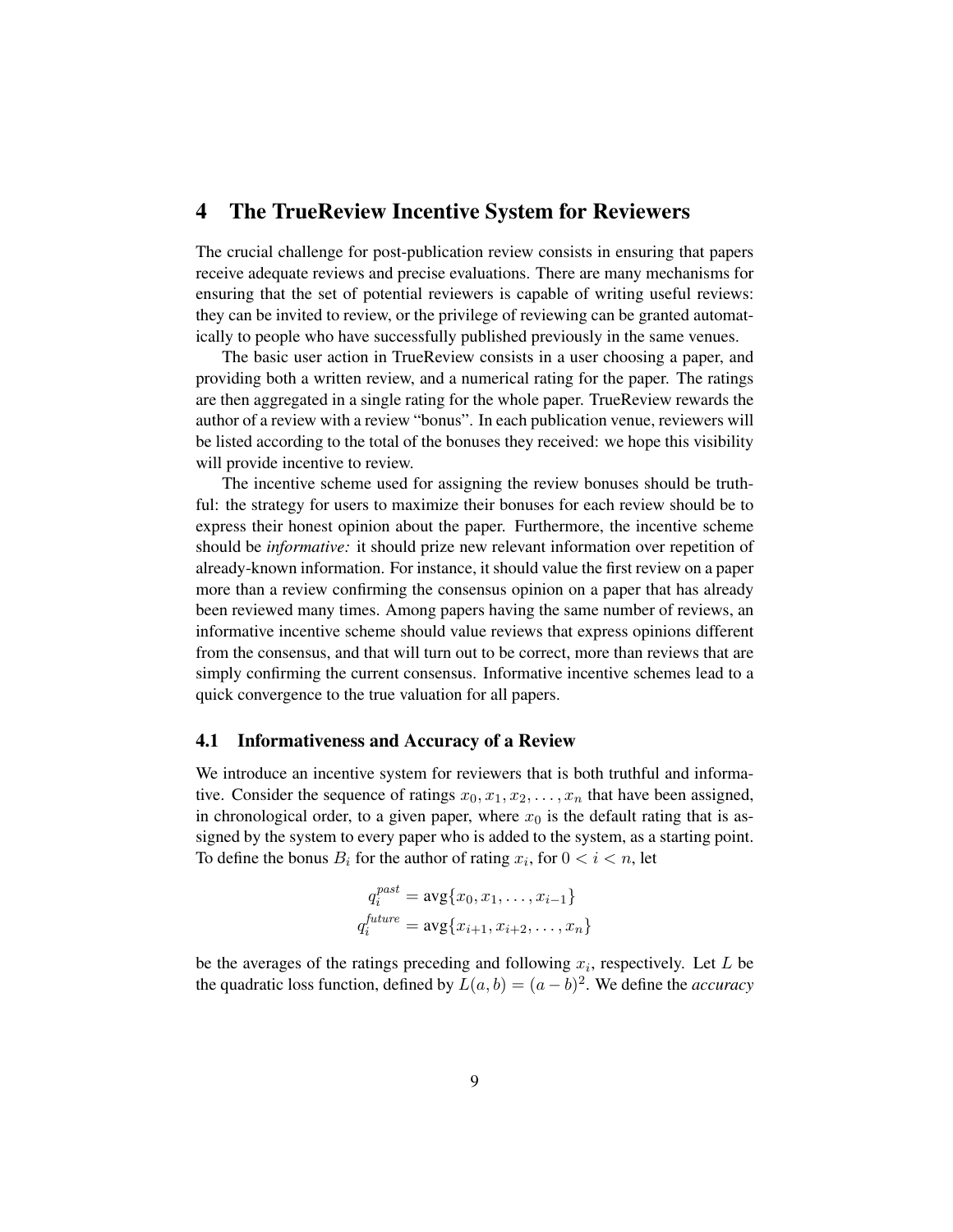*loss* and *informativeness* of the rating  $x_i$  as follows:

$$
Information functions: \t\t\t\t\t\delta_i = L(q_i^{past}, q_i^{future})
$$
\n(1)

$$
\text{Accuracy loss:} \qquad \theta_i = L(x_i, q_i^{future}) \tag{2}
$$

To reward reviewers which are *both* informative and accurate, we let the review bonus  $b_i$  be:

<span id="page-9-2"></span><span id="page-9-1"></span>
$$
b_i = \delta_i \cdot f_{\alpha,M}^S(\theta_i) \tag{3}
$$

where  $f_{\alpha,M}^S$  is a sigmoidal function parameterized by a parameter  $\alpha > 0$ , and by the maximum rating M that can be given to a paper (see Figure [1\)](#page-9-0). The smaller  $\alpha$ is, the stronger the incentive for accuracy is. The sigmoidal function is such that  $f_{\alpha,M}^S(0) = 1$ , and  $f_{\alpha,M}^S(M^2) = 0$ , so that perfectly accurate reviewers will get their full bonus, and reviewers with the maximum possible value  $M^2$  of accuracy loss will not get any bonus.



<span id="page-9-0"></span>Figure 1: Three instances of  $f_{\alpha,M}^S(x)$ , for  $\alpha = 0.2$ ,  $\alpha = 1$  and  $\alpha = 5$ .

The informativeness, accuracy loss, and bonus defines by  $(1)$ – $(3)$  have a number of important properties.

Informativeness provide an incentive to select papers whose current evaluation is most different from what the future consensus will be. Crucially, the informativeness depends on the *previous* and *future* ratings of the paper, but not on the rating  $x_i$  assigned by the reviewer under consideration. Thus, once the reviewer selects a paper to review, informativeness plays no further role, and the bonus depends entirely on the accuracy loss. This decouples choice of paper from accuracy, and will be crucial in proving that the incentive scheme is truthful.

The accuracy loss is computed by comparing the user's rating only with *future* valuations. This eliminates any incentive to provide a valuation that is similar to the known past ones, against the user's true belief about the paper. Consider, for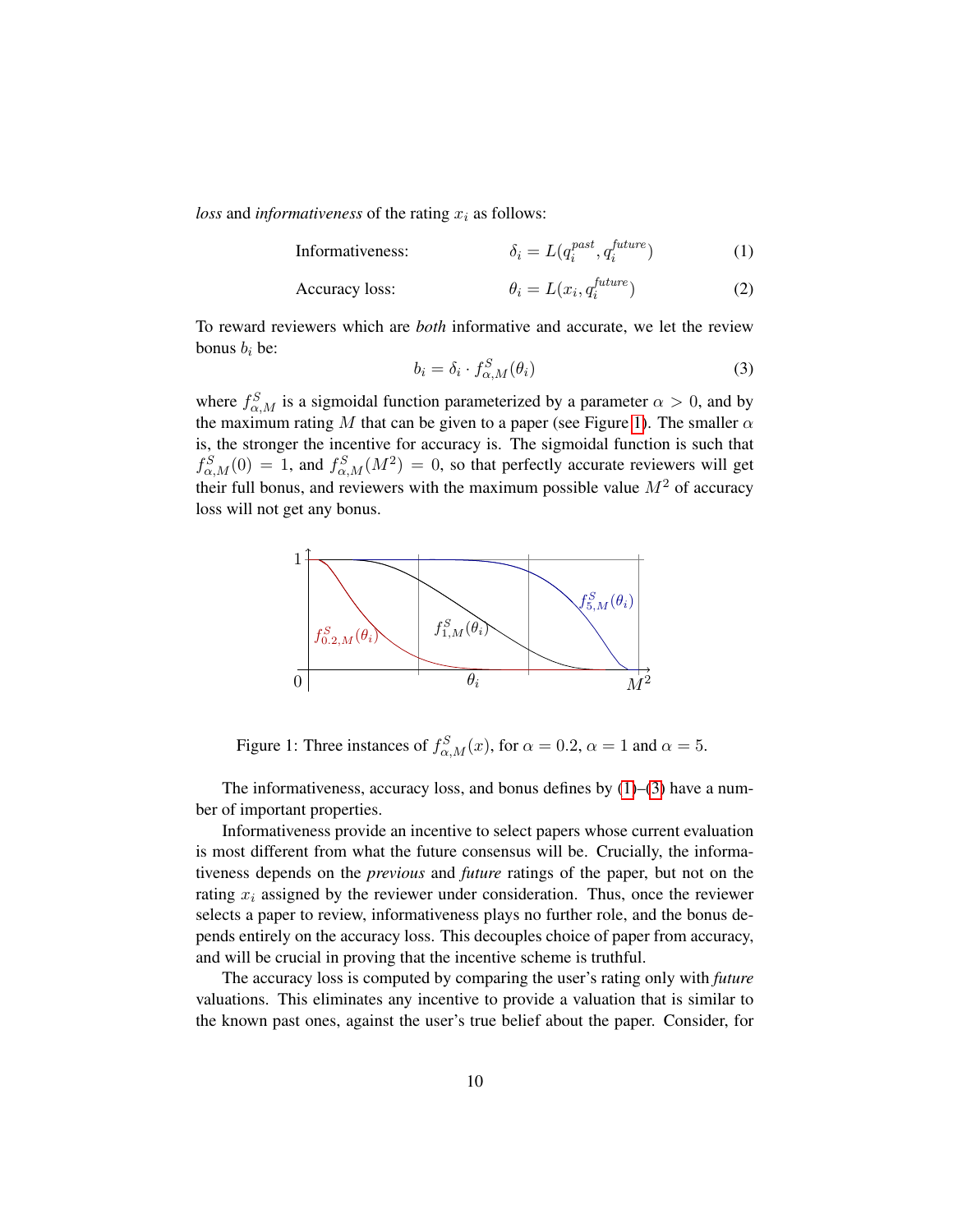instance, an alternative definition where  $q^{future}$  represents the average of all valuations. If the user has some prior knowledge about the typical number of reviews a paper is likely to receive, and most of those have already been written, then the user would be able to achieve high accuracy just by providing a rating that is the average of the past ones.

A consequence of our choice of incentive scheme is that we reward users who discover new information, and present it convincingly in their reviews. For such users, the score they propose is different from past ones, and influences all future ratings. The informativeness will be high, due to the difference between past and future ratings, and the accuracy will not suffer from the difference between the score and previous ratings. Notice how this latter property would not hold if we included all ratings in the computation of  $q^{future}$ .

#### 4.2 Truthfulness

Our incentive schemes are not truthful in the strong sense that it is a weakly dominating strategy for players to give ratings that reflect their true opinion of the paper. There are many collusion schemes that form Nash equilibria where deviating reduces the bonus: for instance, the one where all reviewers provide the same, constant, rating. Since there is no ground truth for paper quality independent from reviewer-provided ratings, the inability to ensure that truthful strategies are weakly dominating is unavoidable: reviewers could agree to review a paper as if it were another one; there is nothing intrinsic that ties the reviewer behavior to the paper being reviewed that can be used in the mechanism design. The best we can show is that under some conditions, being truthful is a strict Nash equilibrium, that is, a Nash equilibrium from which deviating is not favorable.

The rating process can be modeled as a Bayesian game [\[OR94\]](#page-22-12), in which each user *i* can observe the ratings  $x_1, x_2, \ldots, x_{i-1}$  given by previous users to a given paper, as well as their own belief  $y_i$  about the paper quality  $q^{true}$ . On the basis of these observations, user i must in turn provide a rating  $x_i$  for the paper. In formulating our results, we assume that the private estimate  $y_i$  of the quality of the paper available to player  $i$  is unbiased, and that estimates of different reviewers are uncorrelated. The assumption that the user estimates are not overall biased is unavoidable: there is no way to distinguish between a paper of quality  $q^{true}$ , and a paper of quality  $q^{true} - \Delta$  for some  $\Delta > 0$ , which all users over-appreciate on average by an amount  $\Delta$ . Put another way, there is no way to differentiate good papers from papers that only seem good to all users: the two notions coincide in our system.

In the following theorems, we use the fact that the bonus received by the  $i$ th user is a combination  $b_i = F(\theta_i, \delta_i)$ , where F is monotonically decreasing in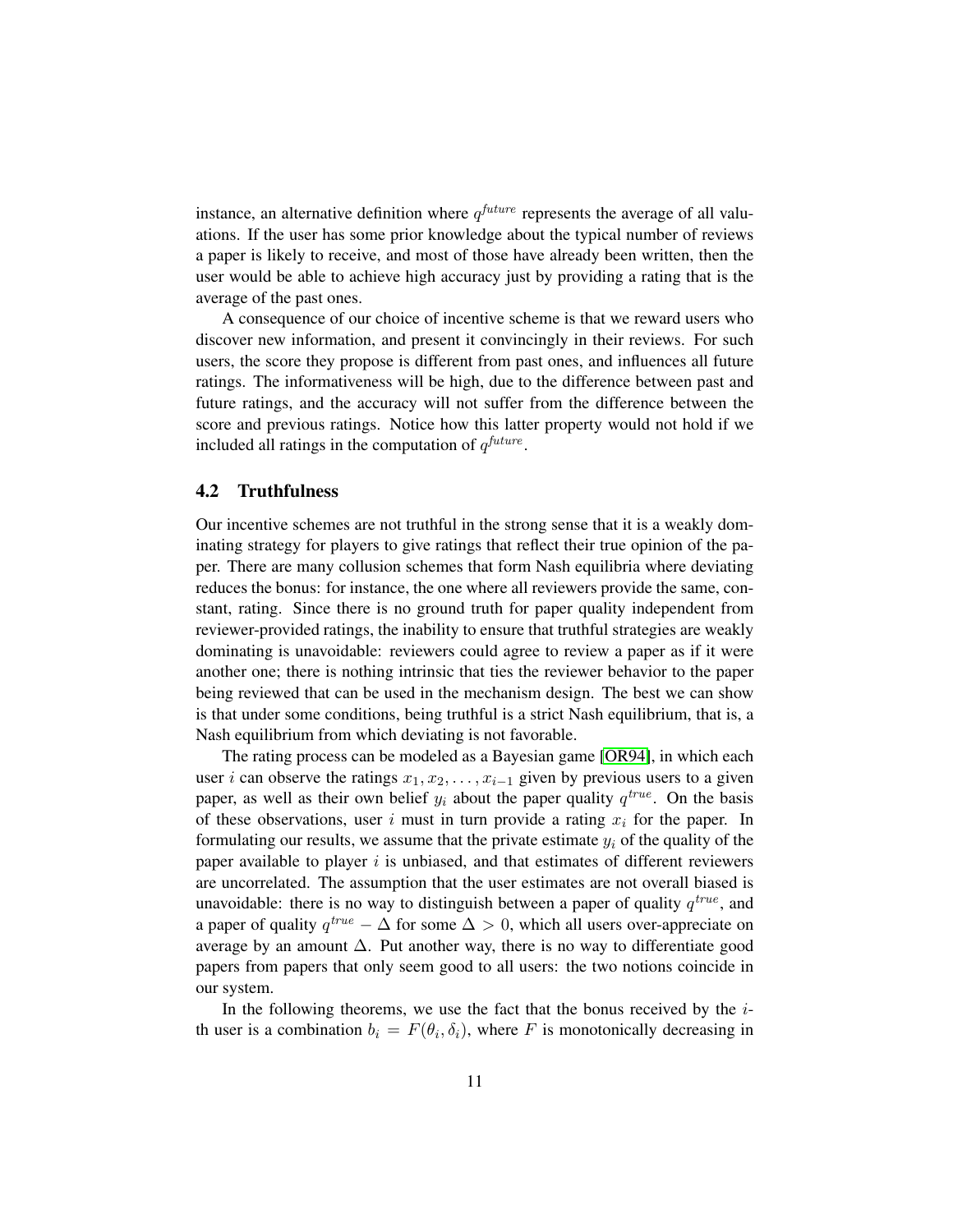$\theta_i$  and monotonically increasing in  $\delta_i$ . As  $\delta_i$  is fully determined by the choice of paper, to reason about truthflness, we can reason on the  $\theta_i$  component only.

Our first result concerns reviewers who rate papers without access to other reviews. In this case, it is easy to show that being truthful is a strict Nash equilibrium.

<span id="page-11-0"></span>Theorem 1. *Assume all users form statistically uncorrelated and unbiased estimates of the quality of each paper, and assume that users enter their review without being able to read other reviews first. Then, the strategy profile under which all users rate the paper with their quality estimates is a strict Nash equilibrium.*

*Proof.* Let  $0 < i < n$ , and assume  $x_j = y_j$  for  $0 < j \le n$ ,  $j \ne i$ , so that all users except the  $i$ -th rate papers with their individual estimate, and consider the point of view of the *i*-th user. The user must minimize  $\theta_i$ . As the private estimates  ${y_i}_{0 \leq i \leq n}$  are uncorrelated, the expected value of  $\theta_i$  can be written as the sum of two variances  $v_i + v_f$ , where  $v_i$  is the variance of  $x_i$  with respect to the true value  $q^{true}$  of the paper, and  $v_f$  is the variance of  $q_i^{future}$  with respect to  $q^{true}$ . As user i has no influence over  $v_f$ , the user must minimize  $v_i$ , and this entails voting the best estimate  $y_i$  of  $q^{true}$  available to the player, so that  $x_i = y_i$ .  $\Box$ 

We can extend this result to the case in which reviewers can read previous reviews, and adjust their submitted ratings according to the previous ratings for the paper. Consider again users  $1, 2, 3, \ldots$ , with private uncorrelated estimates  $y_1, y_2, y_3, \ldots$ , whose expected value is the quality  $q^{true}$  of the paper. We assume for simplicity that these private estimates all have the same variance  $v$  (the general case is similar, and can be obtained by weighing each estimate with the inverse of its variance). In a truthful strategy profile, each user will report the most precise estimates that can be computed from the private information and from the previous ratings. Thus, user 1 will report  $x_1 = y_1$ , user 2 will report  $x_2 = (x_1 + y_2)/2$  $(y_1 + y_2)/2$ , and in general, user n will report  $(n - 1)x_{n-1}/n + y_n/n = (y_1 + y_2)/2$  $y_2 + \cdots + y_n$ )/n. The next theorem shows that deviating from this truthful strategy yields a lower bonus, so that the truthful strategy profile is a Nash equilibrium.

<span id="page-11-1"></span>Theorem 2. *If reviewers have access to previous reviews, and if their private estimates are uncorrelated, being truthful is a strict Nash equilibrium.*

*Proof.* Consider users  $1, 2, \ldots, n, n + 1$ , with uncorrelated private estimates  $y_i$ . We show that it is optimal for user n to be truthful; the general case for  $1 \leq i \leq n$ is similar but leads to more complicated notation. If user  $n + 1$  plays truthfully, while player *n* deviates from the truthful amount by  $\Delta$ , we have:

$$
x_n = \frac{n-1}{n}x_{n-1} + \frac{y_n}{n} + \Delta \qquad x_{n+1} = \frac{n}{n+1}x_n + \frac{y_{n+1}}{n+1}.
$$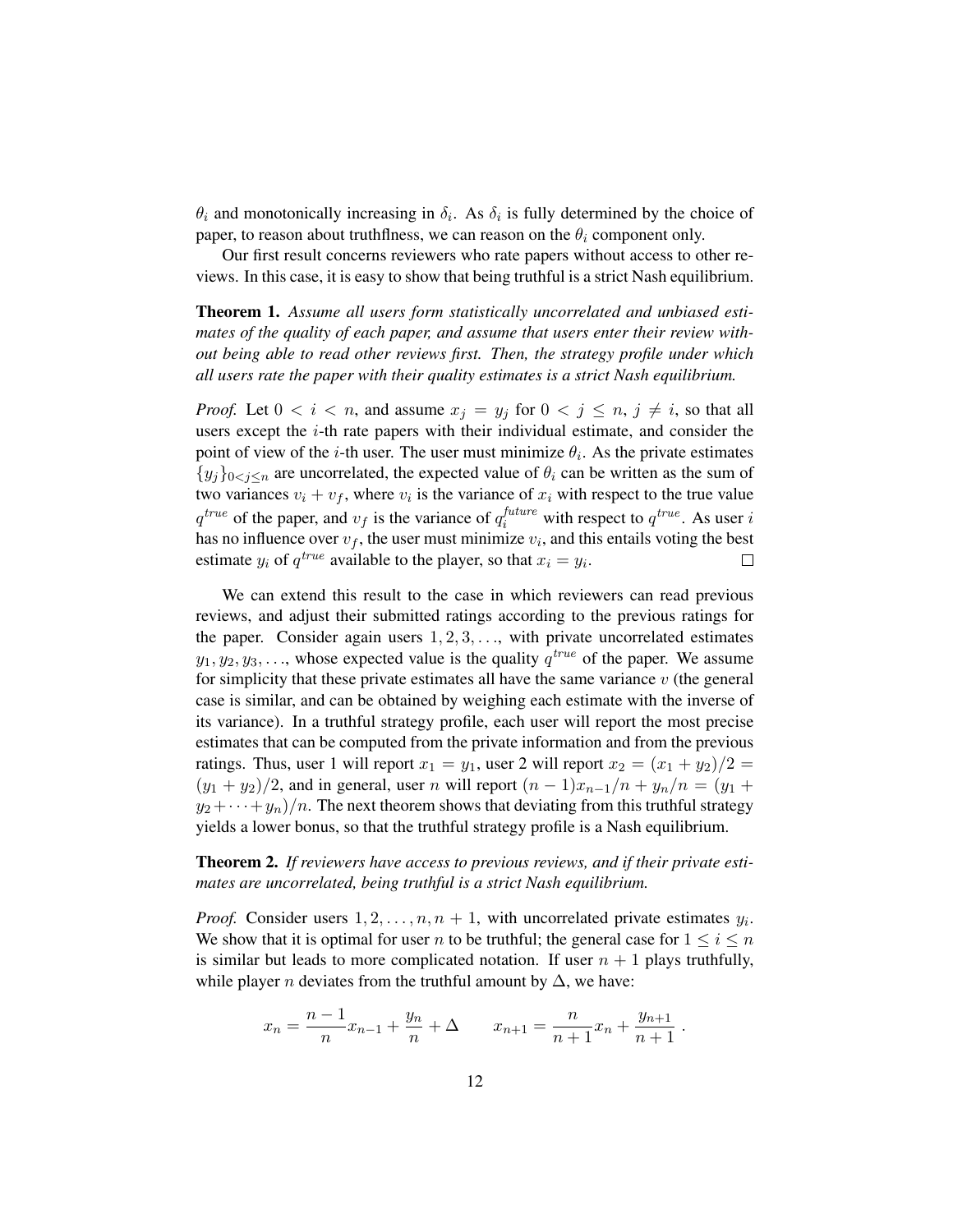The expected loss  $E\left[ (x_n - x_{n+1})^2 \right]$  is thus equal to

<span id="page-12-1"></span>
$$
E\left[\left(\frac{n-1}{n(n+1)}x_{n-1} + \frac{y_n}{n(n+1)} + \frac{\Delta}{n+1} - \frac{y_{n+1}}{n+1}\right)^2\right].
$$
 (4)

Noting that  $E[x_{n-1}] = E[y_n] = E[y_{n+1}] = q^{true}$ , we have that the coefficient of  $\Delta$  in the expansion of [\(4\)](#page-12-1) is

$$
\frac{q^{true}}{(n+1)^2}\Big[\frac{n-1}{n}+\frac{1}{n}-1\Big]=0\;.
$$

Thus, [\(4\)](#page-12-1) depends on  $\Delta$  only via  $\Delta^2/(n+1)^2$ . Since  $x_{n-1}$ ,  $y_n$ , and  $y_{n-1}$  are mutually uncorrelated, we obtain from [\(4\)](#page-12-1):

$$
E [(x_n - x_{n+1})^2] = \frac{v}{n(n+1)} + \frac{\Delta^2}{(n+1)^2},
$$

where v is the variance of one of the individual estimates  $y_i$ . Thus, user n incurs minimum loss when  $\Delta = 0$ , showing that deviating from truthful behavior reduces the review bonus. Intuitively, any variation from the truth by one user only partially influences later users, raising the loss of the deviating user.  $\Box$ 

## <span id="page-12-0"></span>5 Simulations

We have shown in the previous section that the accuracy part of the incentive ensures that, once a reviewer has chosen a paper to evaluate, it is in her best interest to evaluate it honestly. It remains to show that the informativeness term of the incentive encourages users to choose papers in a way that benefits the overall quality of the ranking. We provide evidence in this direction through a set of simulations in which a population of 1000 users evaluates a collection of 1000 papers.

We assume that each paper has an intrinsic quality  $q^{true}$  which represents our ground truth. At any given time, the system attributes a current rating to each paper. Such rating starts at zero and is updated as the arithmetic average of the grades provided by the reviewers (including the initial default value of zero).

The reputation resulting from a review is defined by the bonus [\(3\)](#page-9-2). The core component of the simulation is its *user model*, dictating how simulated users choose a paper to review and a grade for it. In particular, simulated users hold certain *beliefs* about the papers, which allow them to estimate the expected reputation boost deriving from reviewing a certain paper. Supported by the observations in the previous sections, we assume that users grade papers truthfully, i.e., according to the best reconstruction allowed by the model.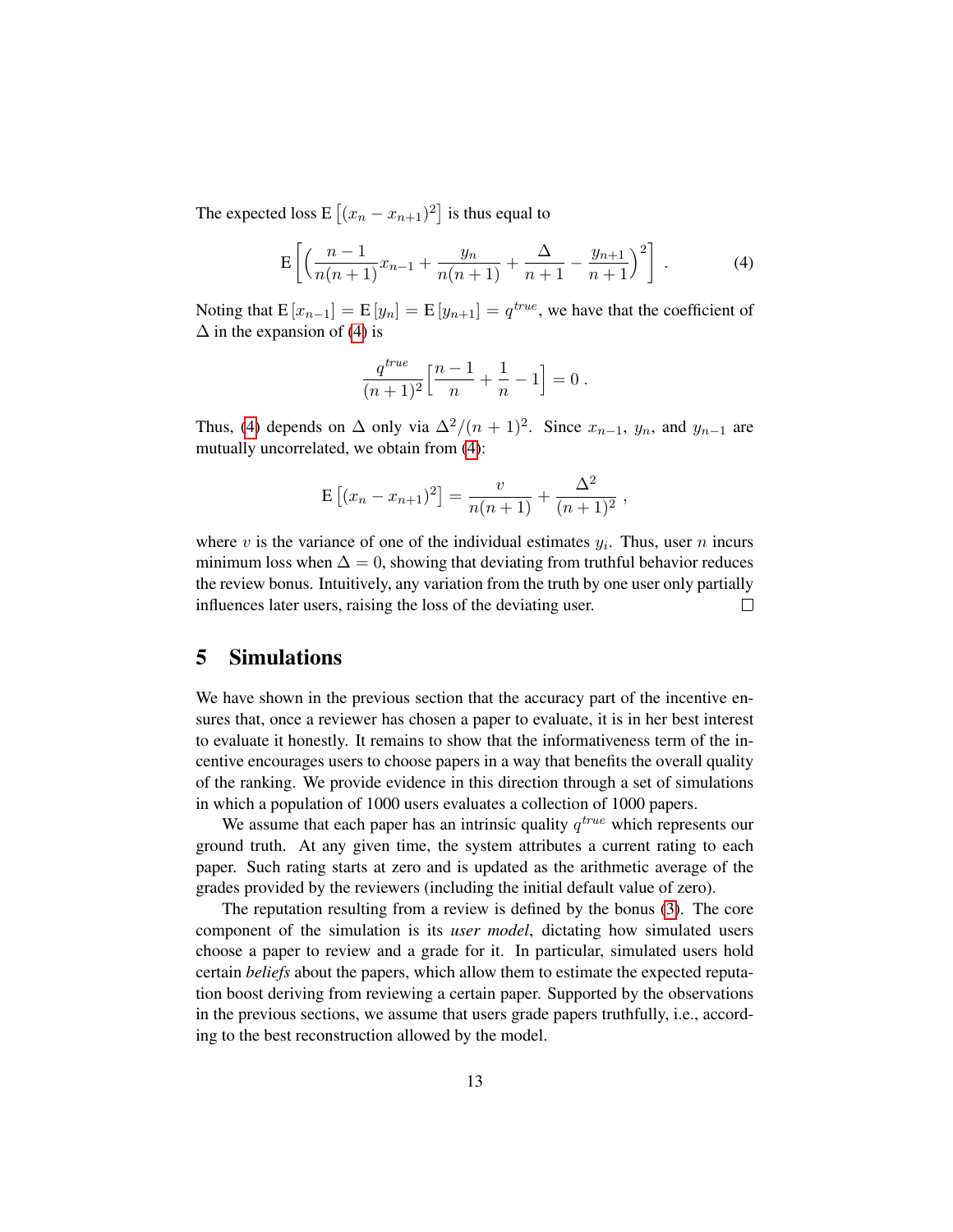#### 5.1 User Models

We stipulate that each user is interested in a random sample of 100 papers out of the total 1000. On each of those papers, the user initially holds the following beliefs: the paper quality z and the corresponding expected error  $\sigma$ . One can think of  $\frac{1}{\sigma}$  as the *competence* of the user on that paper, of which the user is self-aware. Moreover, users are aware of the average error  $\bar{\sigma}$  among all users and all papers.

Next, we describe how the above parameters are sampled. The true value  $q^{true}$ is sampled for each paper out of a normal distribution. Then, each user is attributed a typical error  $\sigma^t$  out of a distribution with mean  $\bar{\sigma}$ ; the typical error indicates the "overall competence" of the user for the papers under consideration. The paperspecific error  $\sigma$  is sampled from a distribution with mean  $\sigma^t$ . Finally, the perceived paper quality z is sampled out of a normal distribution with mean  $q^{true}$  and standard deviation  $\sigma$  (denoted by  $\mathcal{N}(q^{true}, \sigma)$ ). Thus, we model users of varying degrees of average competence, and with each a set of papers that they might consider reviewing.

We present results for two user models. The models coincide on the original beliefs held by the users about the papers, but differ in the way users take into account previous reviews received by a paper. In the first user model, users grade according to their belief, without taking into account previous reviews. In the second user model, users revise their belief to take into account the grades in the previous reviews and their supposed accuracy. In both models, each user starts with the belief  $(z, \sigma)$  described above, for each paper in which she is interested.

First user model. In the first user model, reviewers believe their quality estimate  $z$  to be the best estimate for the future consensus grade assigned by the system to that paper. Accordingly, accuracy is simply estimated as  $\sigma^2$  and informativeness as  $(q^{past} - z)^2$ , where  $q^{past}$  is the average of the previous grades, leading to the reputation boost estimate

$$
(q^{past}-z)^2 \cdot f_{\alpha,M}^S(\sigma^2).
$$

The above estimate is used to choose which paper to review. Once a given paper is chosen to be reviewed, it will receive grade z. This user model is consistent with the assumptions of Theorem [1.](#page-11-0)

Second user model. In our second user model, users look at previous reviews to reconstruct via Bayesian inference the most likely grade for a paper. Based on these beliefs and taking into account previous reviews, users estimate the reputation boost they may receive from evaluating a given paper. Consider a paper with  $n$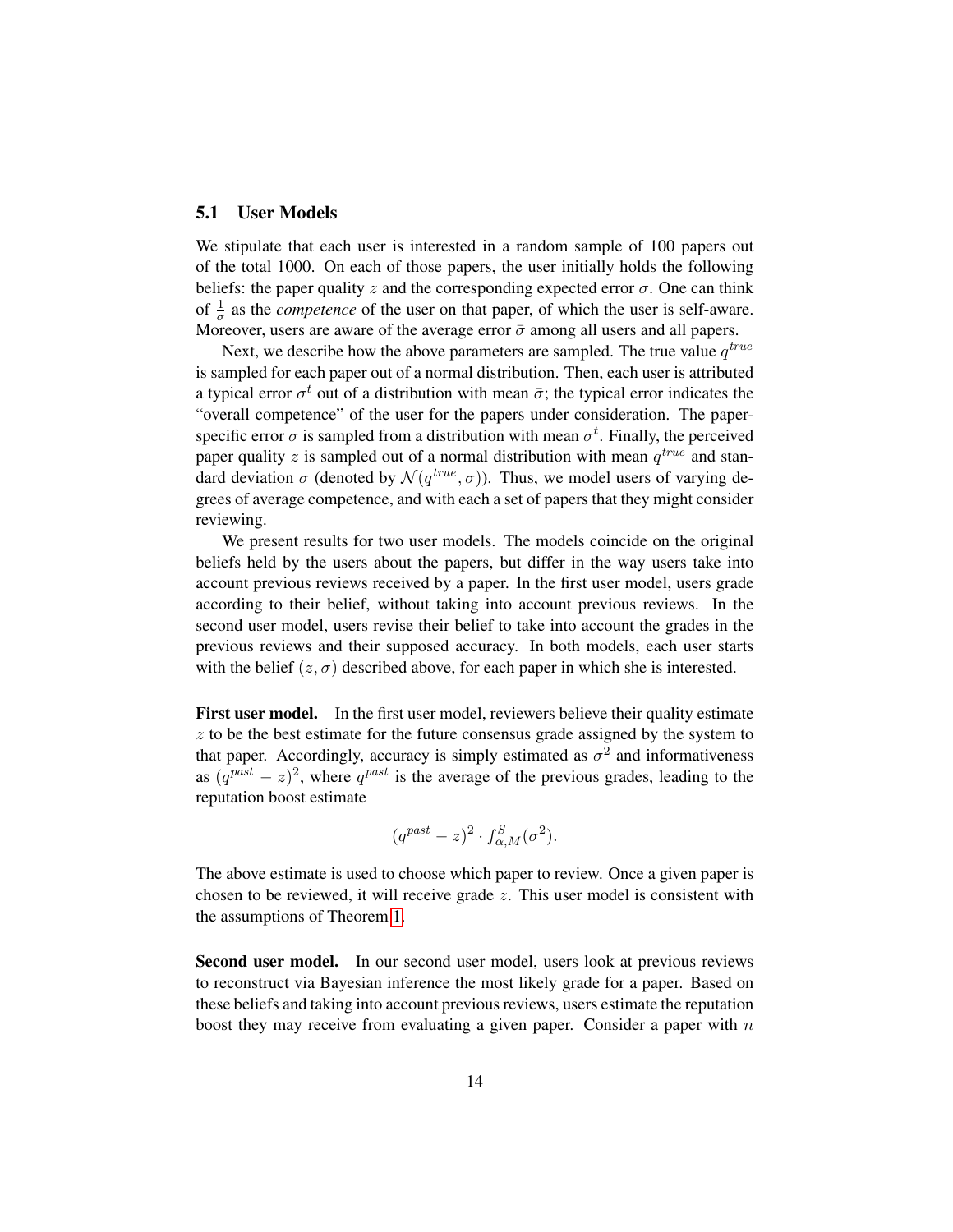previous reviews and current evaluation  $q^{past}$ . Since a user does not hold a specific belief on the competence of previous reviewers, she assumes they all share the same error  $\bar{\sigma}$ . Then, in this user model, the best quality estimate  $\hat{q}$  and the corresponding error  $\hat{\sigma}$  are obtained by Bayesian inference with prior  $\mathcal{N}(z, \sigma)$  and observation  $q^{past}$  with likelihood  $\mathcal{N}(q^{true}, \frac{\bar{\sigma}}{\sqrt{n}})$ . The likelihood follows from assuming that previous reviewers adopted a similar Bayesian inference procedure, starting from statistically independent private beliefs. Accordingly, the accuracy term of the incentive is estimated as  $\hat{\sigma}^2$  and informativeness as  $(q^{past} - \hat{q})^2$ , leading to the reputation boost estimate

$$
(q^{past}-\hat{q})^2\cdot f_{\alpha,M}^S(\hat{\sigma}^2).
$$

Once the user chooses a paper, he will enter the grade  $\hat{q}$  for it. This user model is consistent with the assumptions of Theorem [2,](#page-11-1) except that here each user is aware of its own variance  $(\sigma)$  and assumes that all previous reviewers have the same variance  $\bar{\sigma}$ . The same-variance assumption for previous reviewers is motivated by the fact that we envision reviews to appear anonymous, so that users cannot infer the variance of a review from the identity of its author.

### <span id="page-14-0"></span>5.2 Choice of paper to review

At each round, a user is selected in round-robin fashion and performs a truthful review of a paper. We compare three different scenarios in which users choose which paper to review in the following ways:

- Random: uniformly at random among the papers known to the user.
- Selfish: the user chooses the paper that maximizes the estimated reputation boost, as described in the user model, with a varying value of  $\alpha$ .
- Accuracy: the user chooses the paper that minimizes the estimated accuracy loss.
- Informativeness: the user chooses the paper that maximizes the estimated informativeness loss.
- **Optimal:** the user chooses the paper that maximizes global loss decrease, assuming that she knows the real quality of all papers, but still grades according to her beliefs.

The "random" criterion is used to measure the performance of our incentive system compared to a system where users, lacking incentives, pick the paper they wish to review uniformly at random. The "accuracy" and "informativeness" criteria are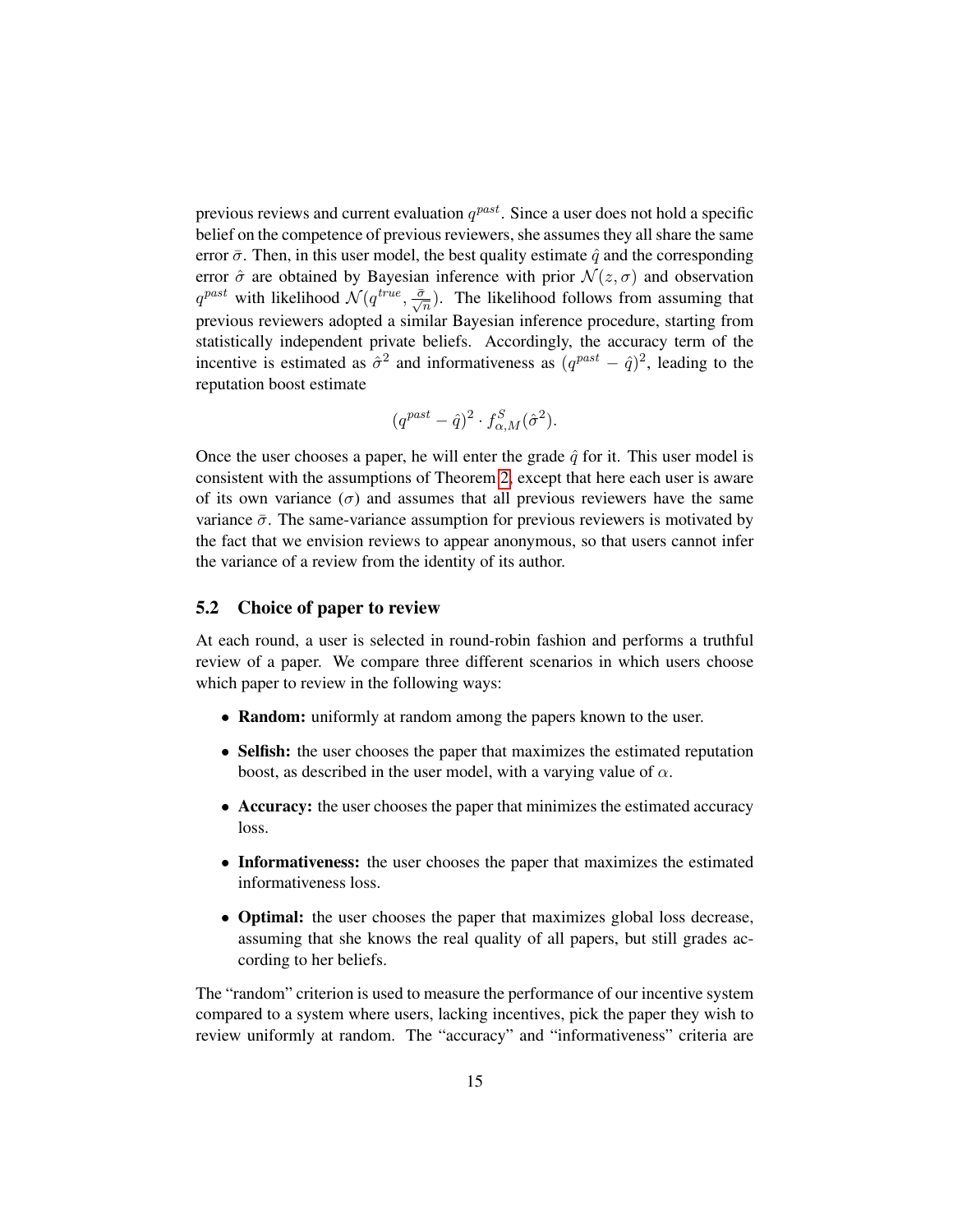used to show that an appropriate combination of these two (a.k.a. selfish choice) is more effective than either of them separately. The "optimal" criterion is deliberately irrealistic and meant to serve as a reference for the fastest possible global loss decrease compatible with user beliefs about paper quality.

#### 5.3 Performance Measures

Our first performance measure is the *global loss* of the current quality estimates, computed as the sum over all papers of the squared difference between the current paper quality estimate and the paper intrinsic quality  $q^{true}$ .

To illustrate how more expert reviewers receive more reputation (total review bonus points), we also report in Figures [6](#page-18-0) and [7](#page-18-1) the Pearson and Spearman correlations between user competence (the user-typical error  $\sigma^t$  discussed above) and the reputation at the end of the experiment. Additionally, the fourth column in Figures [6](#page-18-0) and [7](#page-18-1) reports the expected error incurred by a user when grading a paper, relative to the typical error of that user. A value close to 1, such as the one obtained by the random choice criterion, implies that users select papers independently of their specific competences. On the contrary, the lower the value the more users are choosing the papers they are more familiar with. Since users in practice are likely to prefer those papers anyway, we see a low value in that column as a desideratum for our incentive scheme. The relative error values are averaged over rounds and data sets, and the last column in our tables displays the standard deviation over data sets.

### 5.4 Results

We simulated the behavior of 1000 users evaluating a set of 1000 papers. Each user holds beliefs on a random subset of 100 papers that the user is willing to review. We simulate 5000 reviewing rounds. We repeated each simulation run 10 times, in order to measure the standard deviation of the results across the runs.

#### 5.4.1 Results for First User Model

Figure [2](#page-16-0) shows the value of the global loss, relative to the initial global loss, when paper choice is performed according to the five criteria from Section [5.2.](#page-14-0) The first column of the table in Figure [6](#page-18-0) reports the loss after 3000 reviews. The other columns contain the Pearson and Spearman correlations between user competence and reputation, and the user propensity for reviewing papers on which they are most proficient.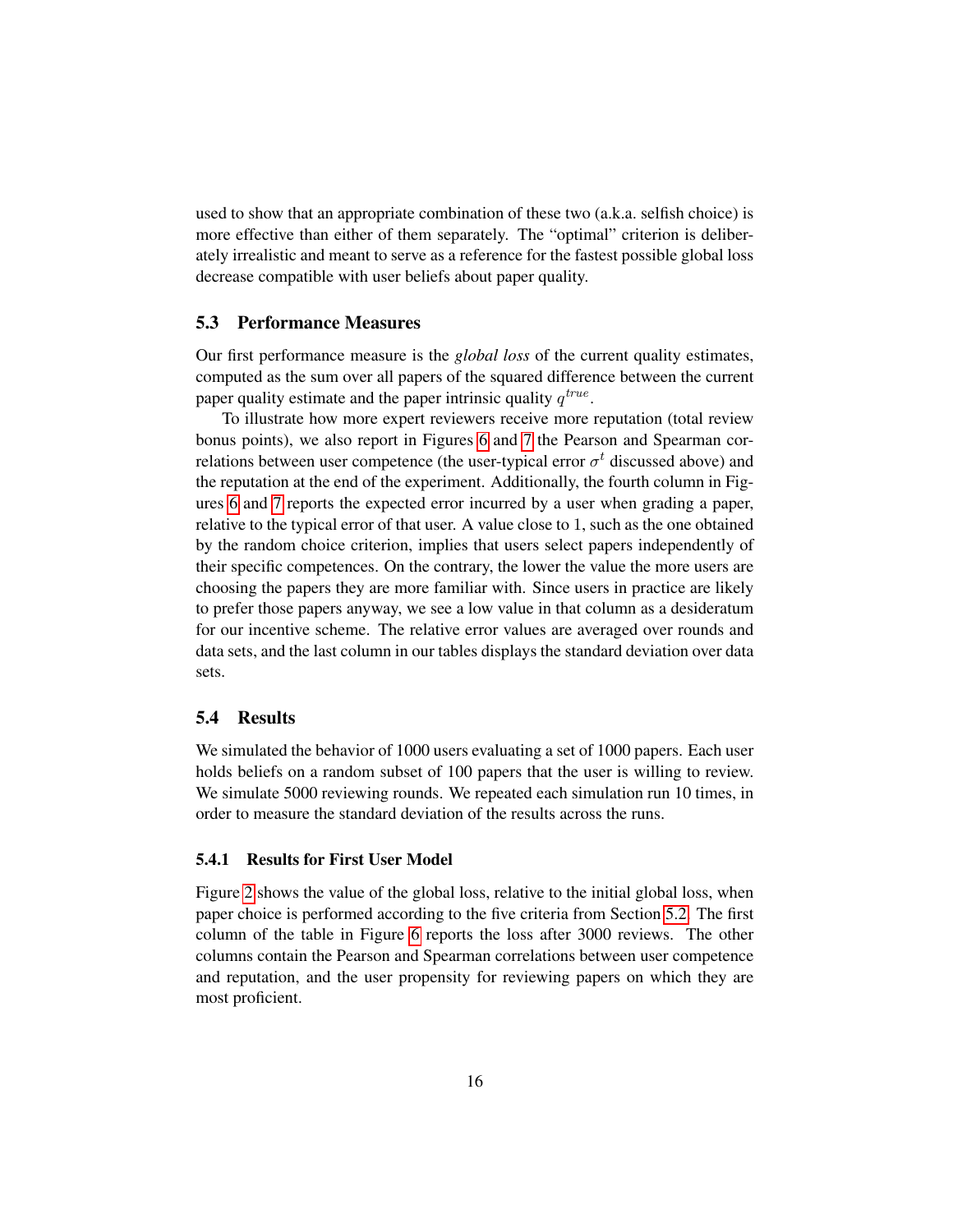

<span id="page-16-0"></span>Figure 2: Relative global loss in the first user model.

The relative global loss curve shows that the selfish choice, for  $\alpha \in \{0.1, 1\}$ , performs very well and close to the optimal choice of papers, especially in the first 1000 rounds of the experiments. In fact, a closer inspection reveals that, when papers have the default starting score of 0 and no reviews yet, users simply choose papers with high perceived quality and no reviews, in order to reap a large informativeness bonus. Hence, at the beginning many papers go from the default score of 0 to approximately  $\frac{M}{2}$ , justifying the initial steep decline in global loss.

Then, consider the curve for the "informativeness" choice criterion. After the first 1000 rounds, when the above phenomenon leads to a near-optimal performance, the curve is essentially flat. Indeed, when users are only incentivized to provide informative grades, they will preferably select papers for which they have a very extreme opinion (very low or very high), leading to oscillation of paper scores, rather than convergence to the true value.

Notice that the global loss curve for  $\alpha = 1$  is very close to the one for the "informativeness" choice criterion. This is due to the fact that the sigmoid  $f_{1,M}^S(x)$ stays very close to 1 for relatively large values of  $x$ . Roughly speaking, the sigmoid "forgives" large accuracy errors. Hence, even if a user expects a significant accuracy loss, she can count on a reward almost equal to the expected informativeness bonus. Specifically, in our experiments we have  $M = 10$  (grades between 0 and 10) and users have a maximum standard deviation of 5. So, their estimate for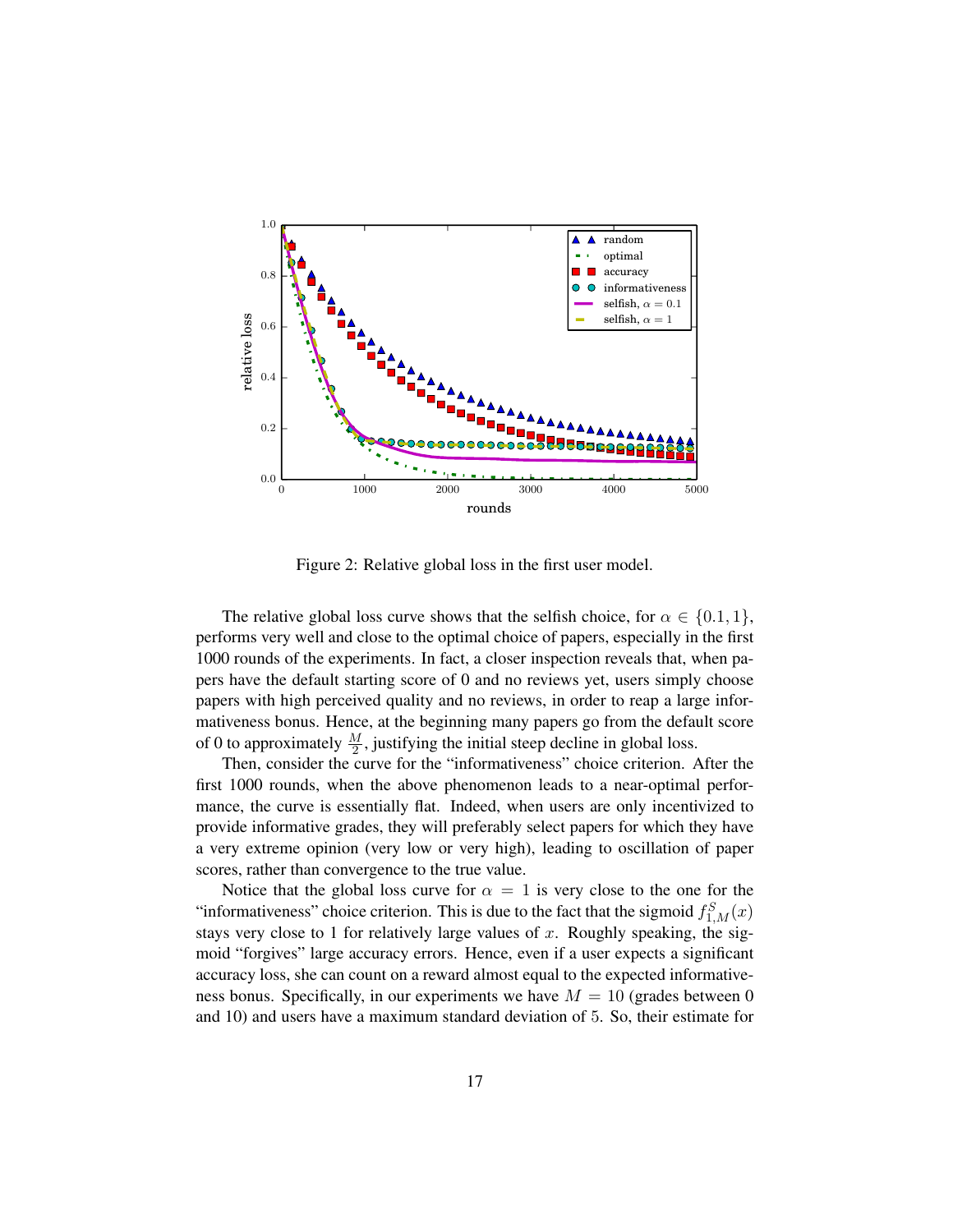

<span id="page-17-0"></span>Figure 3: Relative global loss in the second user model.



Figure 4: Distribution of the number of grades per paper in the first user model. The labels 11+ and 21+ stand for the intervals [11, 20], [21,  $\infty$ ), respectively.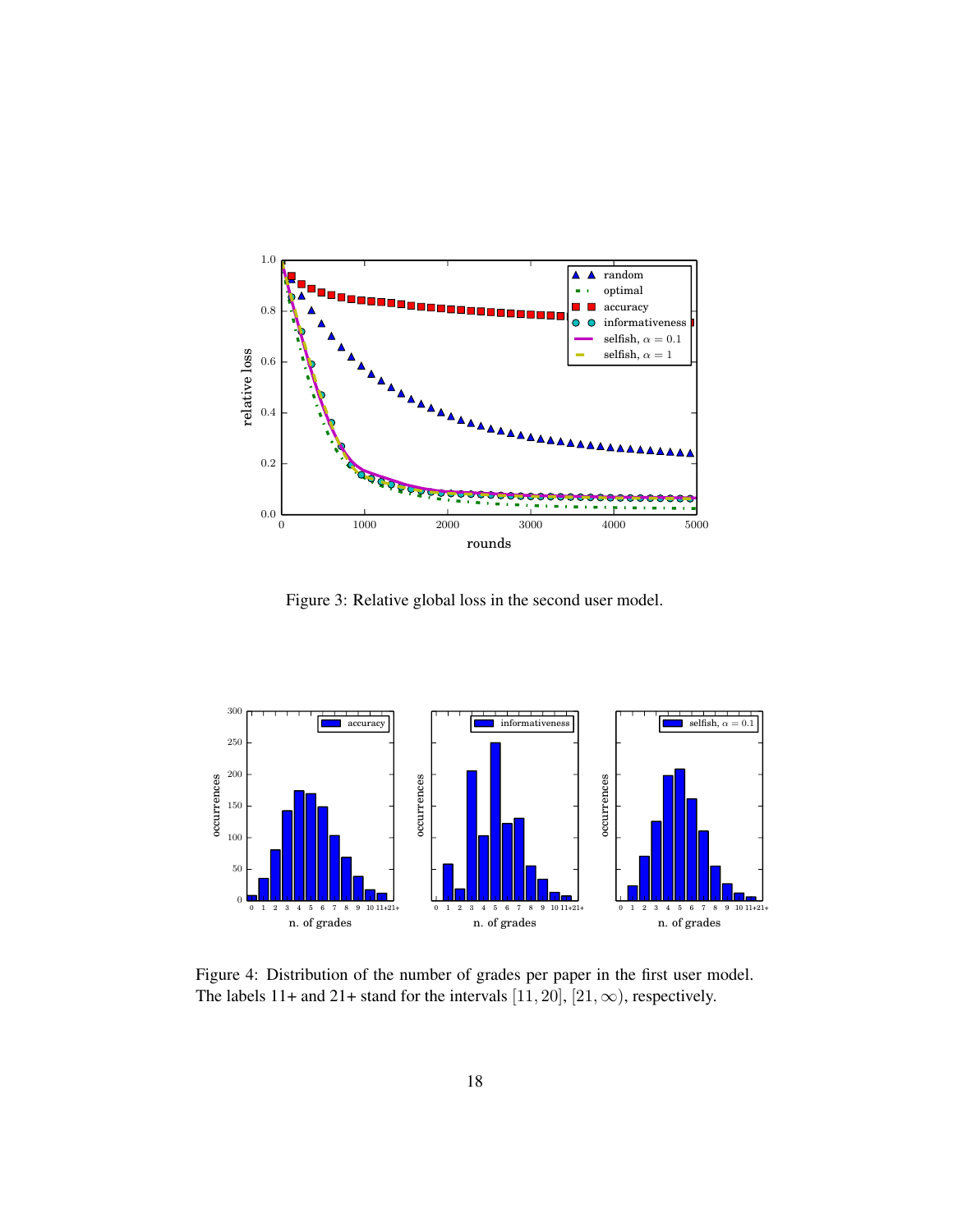

<span id="page-18-2"></span>Figure 5: Distribution of the number of grades per paper in the second user model. The labels 11+ and 21+ stand for the intervals [11, 20], [21,  $\infty$ ), respectively.

| choice criterion        | loss     | Pearson  | Spearman | rel. error | rel. error std. dev. |
|-------------------------|----------|----------|----------|------------|----------------------|
| random                  | 0.24     | $-0.005$ | $-0.006$ | 0.999      | 0.003                |
| accuracy                | 0.17     | 0.011    | 0.011    | 0.536      | 0.003                |
| informativeness         | 0.13     | 0.069    | 0.063    | 1.049      | 0.003                |
| optimal                 | $0.00\,$ | 0.015    | 0.014    | 0.972      | 0.003                |
| selfish, $\alpha = 0.1$ | 0.08     | 0.162    | 0.161    | 0.719      | 0.002                |
| selfish, $\alpha = 1$   | 0.13     | 0.070    | 0.070    | 1.030      | 0.004                |

<span id="page-18-0"></span>Figure 6: Summary data for the first user model. The columns contain: the relative global loss after 3000 reviews; the Pearson and Spearman correlations between competence and reputation after 5000 reviews; the average relative error (defined in Section "Performance Measures") and its standard deviation across 10 data sets.

| choice criterion        | loss | Pearson  | Spearman | rel. error | rel. error std. dev. |
|-------------------------|------|----------|----------|------------|----------------------|
| random                  | 0.30 | $-0.002$ | $-0.004$ | 1.002      | 0.004                |
| accuracy                | 0.79 | 0.323    | 0.228    | 0.944      | 0.003                |
| informativeness         | 0.07 | 0.020    | 0.020    | 0.769      | 0.002                |
| optimal                 | 0.04 | $-0.028$ | $-0.030$ | 0.806      | 0.004                |
| selfish, $\alpha = 0.1$ | 0.08 | 0.157    | 0.155    | 0.740      | 0.004                |
| selfish, $\alpha = 1$   | 0.07 | 0.070    | 0.067    | 0.782      | 0.004                |

<span id="page-18-1"></span>Figure 7: Summary data for the second user model. The columns have the same interpretation as Figure [6.](#page-18-0)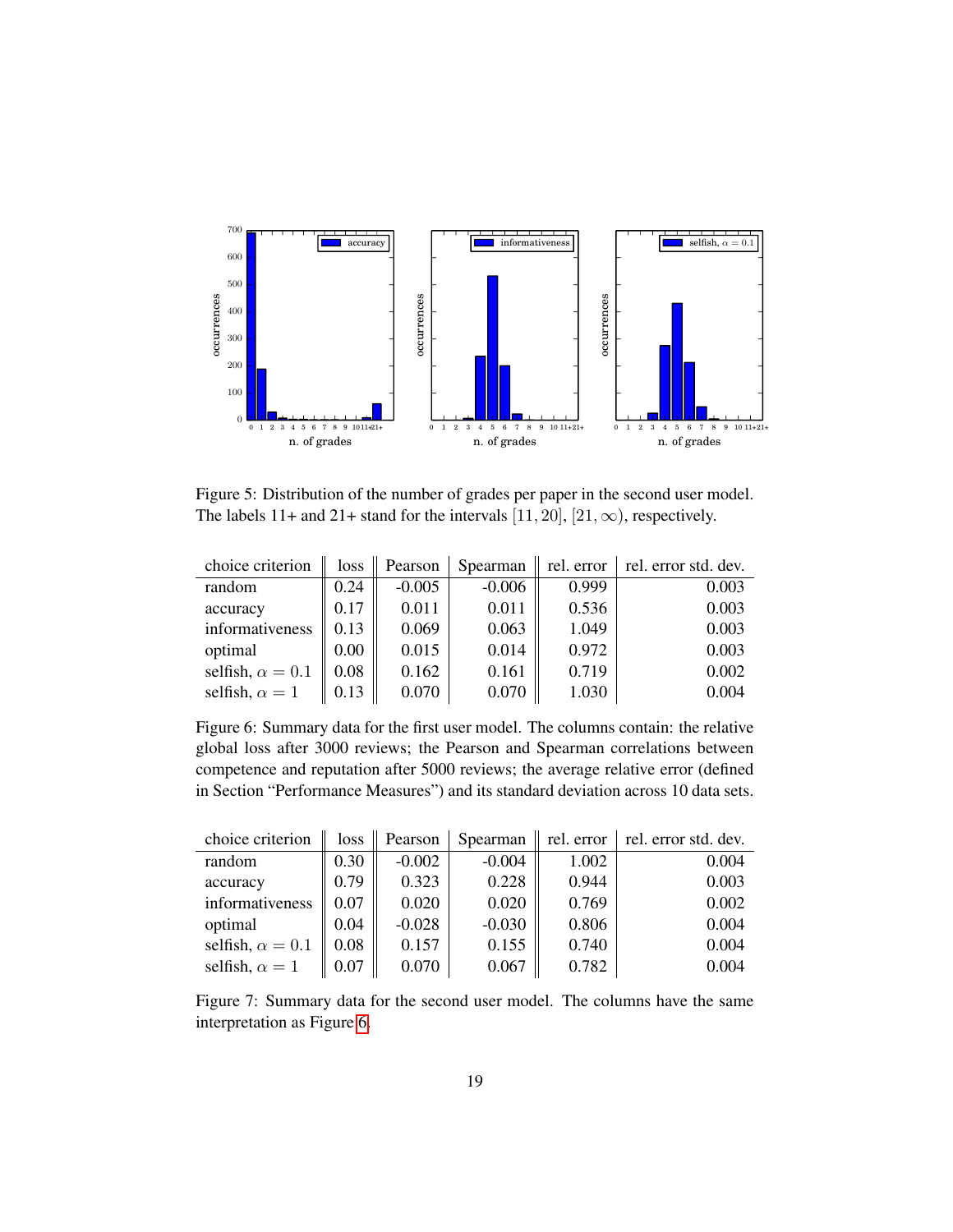the accuracy loss is in the range [0, 25], which corresponds to very limited reward penalties  $(f_{1,10}^S(25) \approx 0.94)$ .

On the other hand, when  $\alpha = 0.1$  even a small accuracy loss incurs a significant penalty on the reward, so the two components of the incentive are properly balanced. The global loss curve is initially steep and competitively positioned w.r.t. both the "optimal" curve and the curve based on accuracy alone. This is confirmed by Figure [6,](#page-18-0) reporting the relative error 0.719 for this case and a moderate correlation of 0.161 between competence and final reputation, higher than all other cases. Summarizing, data from this user model suggests that a choice of  $\alpha$  close to 0.1 might be appropriate to the parameters of our populations.

#### 5.4.2 Results for Second User Model

Figures [3](#page-17-0) and [7](#page-18-1) show the relative global loss and the other performance measures for this model.

It may appear surprising that the choice based on accuracy alone performs even worse than the random choice. Indeed, when accuracy is the only incentive, users tend to focus on papers that have already received many reviews, because their quality can be more accurately predicted on the basis of the previous ratings. This creates a perverse incentive, in which the papers whose quality is best known draw the most evaluations. Figure [5](#page-18-2) confirms that in that case more than 50 papers receive a very large amount of ratings, whereas 700 papers are completely neglected. The distribution of the number of grades per paper becomes much more balanced with the selfish choice and  $\alpha = 0.1$ , when the informativeness term mitigates the above issue.

Similarly to the other user model, our incentives with  $\alpha = 0.1$  display the best overall performance, with 8% global loss after 3000 reviews, positive correlation between competence and reputation, and low relative error of 0.74, proving a clear bias for choosing papers on which the user is particularly competent.

In practice, this set of experiments suggests that the proposed incentive scheme may provide strong advantages, compared to rewarding accuracy alone, once it has been properly tuned to the characteristics of the user and paper populations.

Comparing Figures [2](#page-16-0) and [3,](#page-17-0) we note that even in the optimal case, the global loss decreases faster for the first user model than for the second one. This can be explained by noting that in the first user model, users grade papers according to their individually-formed opinion, without access to other user's reviews. If  $n$ users provide grades for a paper, and the grades are then averaged, the individual opinions of each user account for  $1/n$  of the average, which is optimal lacking information on the accuracy of individual users. In the second user model, instead, users use Bayesian inference to improve the accuracy of their estimate on the basis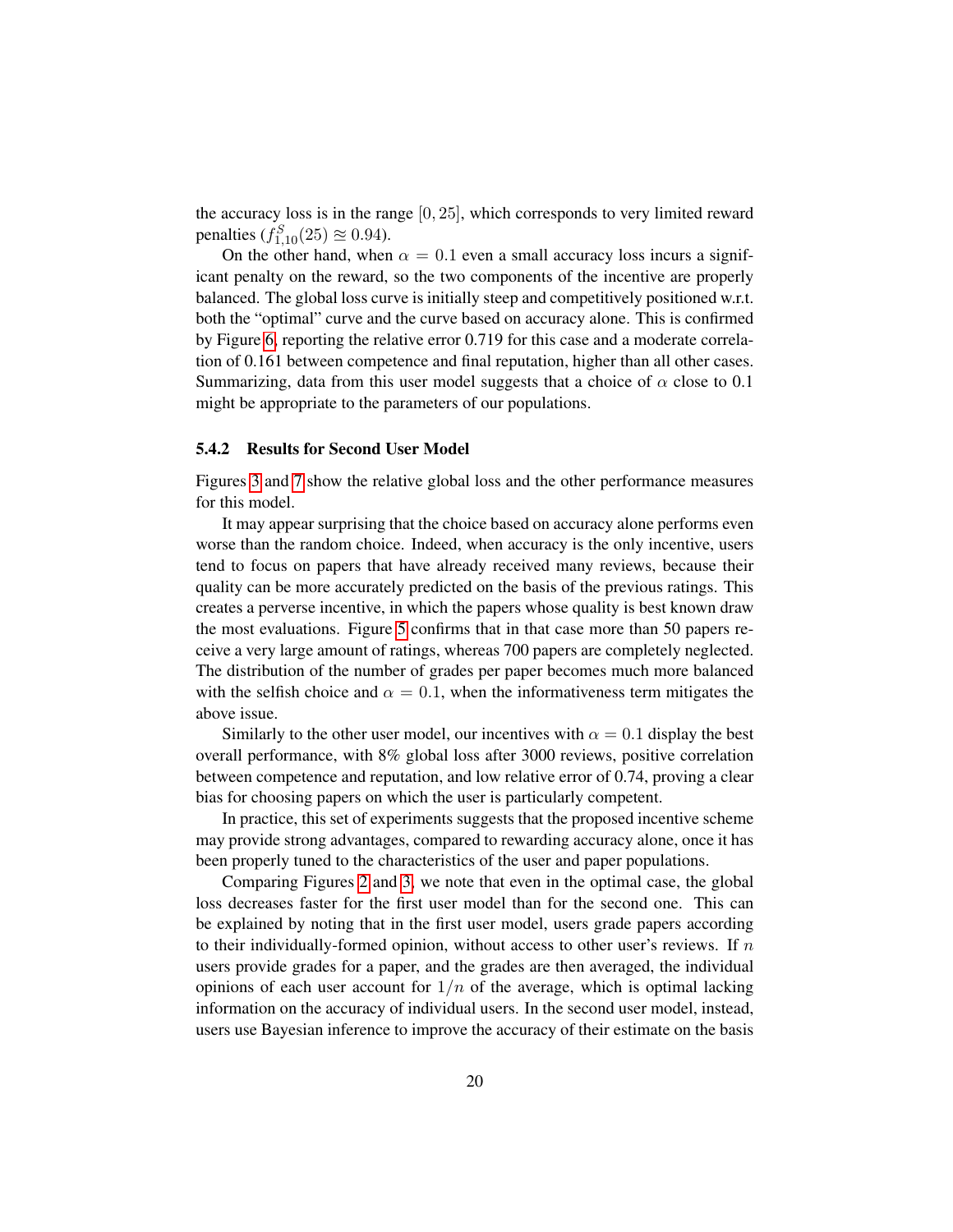of reviews of previous users. As a consequence, the individual estimate  $\hat{q}_i$  of the *i*-th user accounts only for  $1/i$  of the grade provided by user *i* (assuming constant variances), and for  $\frac{1}{n} \cdot \sum_{k=i}^{n} \frac{1}{k}$  $\frac{1}{k}$  of the complete average grade. This non-uniform weighing of the individually formed opinions is not optimal, and slows loss decrease.

## 6 Discussion

In this white paper, we advocate a shift from pre to post-publication peer review for scientific papers. The chief benefit of post-publication peer review is the more timely circulation of scientific ideas, which can be shared as soon as the authors decide to publish them. The key to a successful process of post-publication peer review consists in creating venues where authors are willing to post their papers for review, and where reviewers are incentivized to do useful and fair review work.

To facilitate this, we are proposing to create a tool, TrueReview, in support of post-publication peer review. TrueReview will allow people to set up new venues where papers can be submitted (for example, corresponding to conferences or special topics), as well as venues that index papers appearing in open-access venues such as arXiv. To encourage useful and accurate reviews, TrueReview will list with similar prominence both papers and reviewers: the papers will be ranked according to their quality, as assessed by the reviewers, and the reviewers will be ranked in order of the total *review bonus* they have accrued. The review bonus thus works as an incentive for reviewers.

We propose to award review bonus according to a combination of review *accuracy* and *informativeness.*

The accuracy measures the precision of a review's evaluation, in light of future evaluations. Judging a review only in view of future ones is instrumental in creating a truthful incentive for reviewers, where expressing their own best judgement on the paper's quality is an optimal strategy. Furthermore, measuring the accuracy of a review by comparing it with future reviews only rewards people who discover significant facts about papers, explain them in their review, and thereby influence future reviews.

The informativeness of a review is a measure of how much the future evaluation of a paper differs from the current one. Awarding a bonus for informativeness thus creates an incentive for reviewers to select papers who have received no or few reviews, or whose reviews are grossly imprecise. As the informativeness of a review is unrelated to the rating expressed in the review itself, including informativeness in the bonus does not alter the truthful nature of the incentive schemes.

We combine the accuracy and informativeness schemes in a multiplicative fash-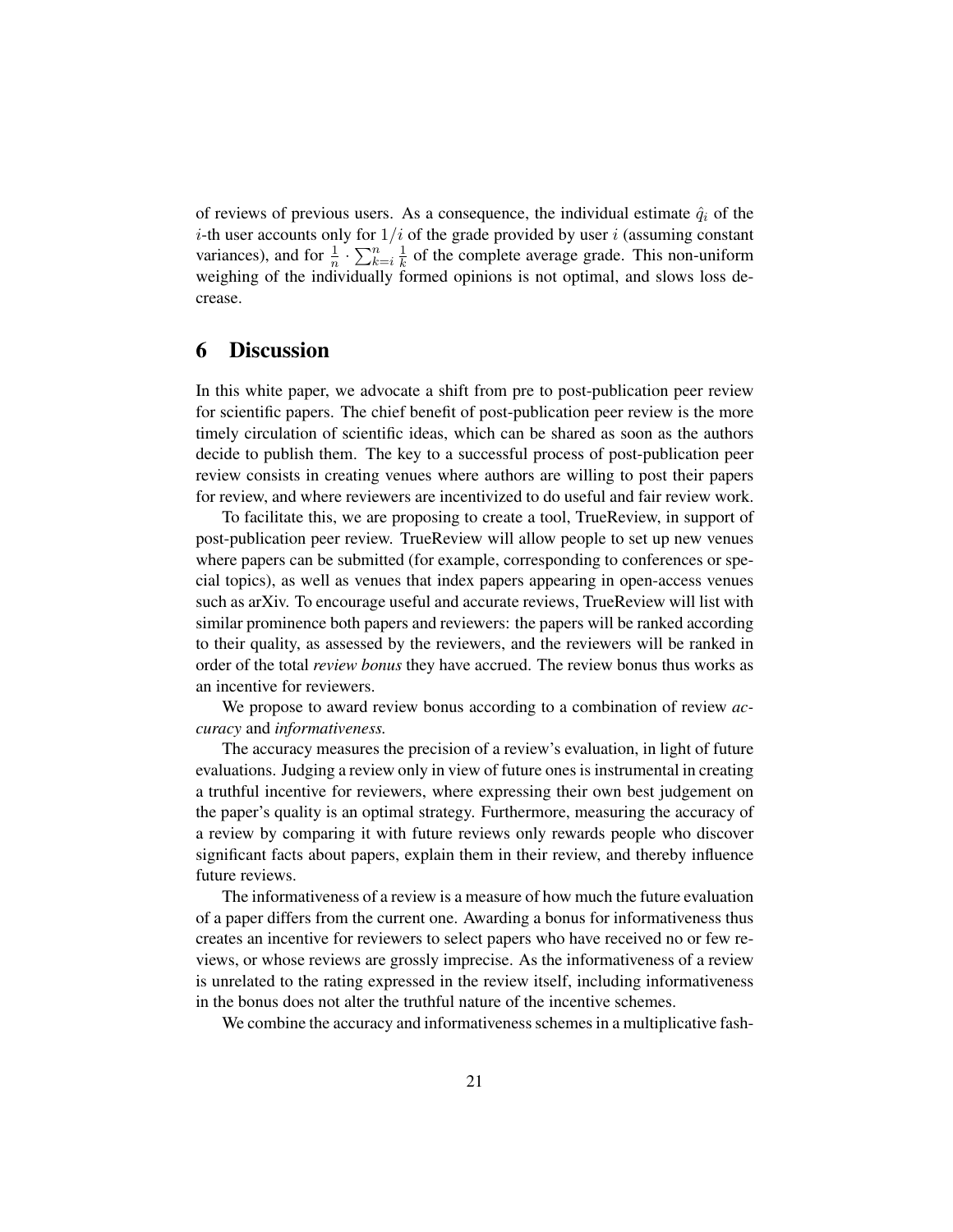ion, such that reviewers need to be *both* accurate and informative in order to obtain a bonus. This prevents lazy review strategies, such as picking papers with a large number of reviews and simply restating the consensus opinion on these papers (accurate but not informative), or picking new papers and just entering a random review (informative but not accurate).

We have experimented with two users models: one in which users base their review on their opinion only, and another in which they examine and account for previous ratings, before forming their opinion of the paper's quality. For both user models, our experiments show that the review bonus that combines both informativeness and accuracy is superior to considering either informativeness or accuracy alone, and is superior also to offering no specific bonus, and resorting on simpler methods such as simply counting how many reviews each user has provided.

## References

- <span id="page-21-2"></span>[Bal15] P. Ball. Leading mathematician launches arXiv 'overlay' journal. *Nature*, 526:146, October 2015.
- <span id="page-21-3"></span>[BG07] Rajat Bhattacharjee and Ashish Goel. Algorithms and incentives for robust ranking. In *Proceedings of the eighteenth annual ACM-SIAM symposium on Discrete algorithms*, pages 425–433. Society for Industrial and Applied Mathematics, 2007.
- <span id="page-21-4"></span>[Coo91] R. M. Cooke. *Experts in uncertainty: opinion and subjective probability in science*. Oxford University Press, 1991.
- <span id="page-21-5"></span>[DG13] A. Dasgupta and A. Ghosh. Crowdsourced judgement elicitation with endogenous proficiency. In *Proceedings of the 22nd international conference on World Wide Web*, pages 319–330. ACM, 2013.
- <span id="page-21-1"></span>[dS13] Jaime A. Teixeira da Silva. The need for post-publication peer review in plant science publishing. *Frontiers in plant science*, 4, 2013.
- <span id="page-21-0"></span>[DSdA11] Atish Das Sarma and Luca de Alfaro. Crowdsourcing Scientific Paper Review. Technical Report UCSC-SOE-15-21, UC Santa Cruz, June 2011.
- <span id="page-21-6"></span>[Geh00] Edward F. Gehringer. Strategies and mechanisms for electronic peer review. In *Frontiers in Education Conference, 2000. FIE 2000. 30th Annual*, volume 1, pages F1B–2. IEEE, 2000.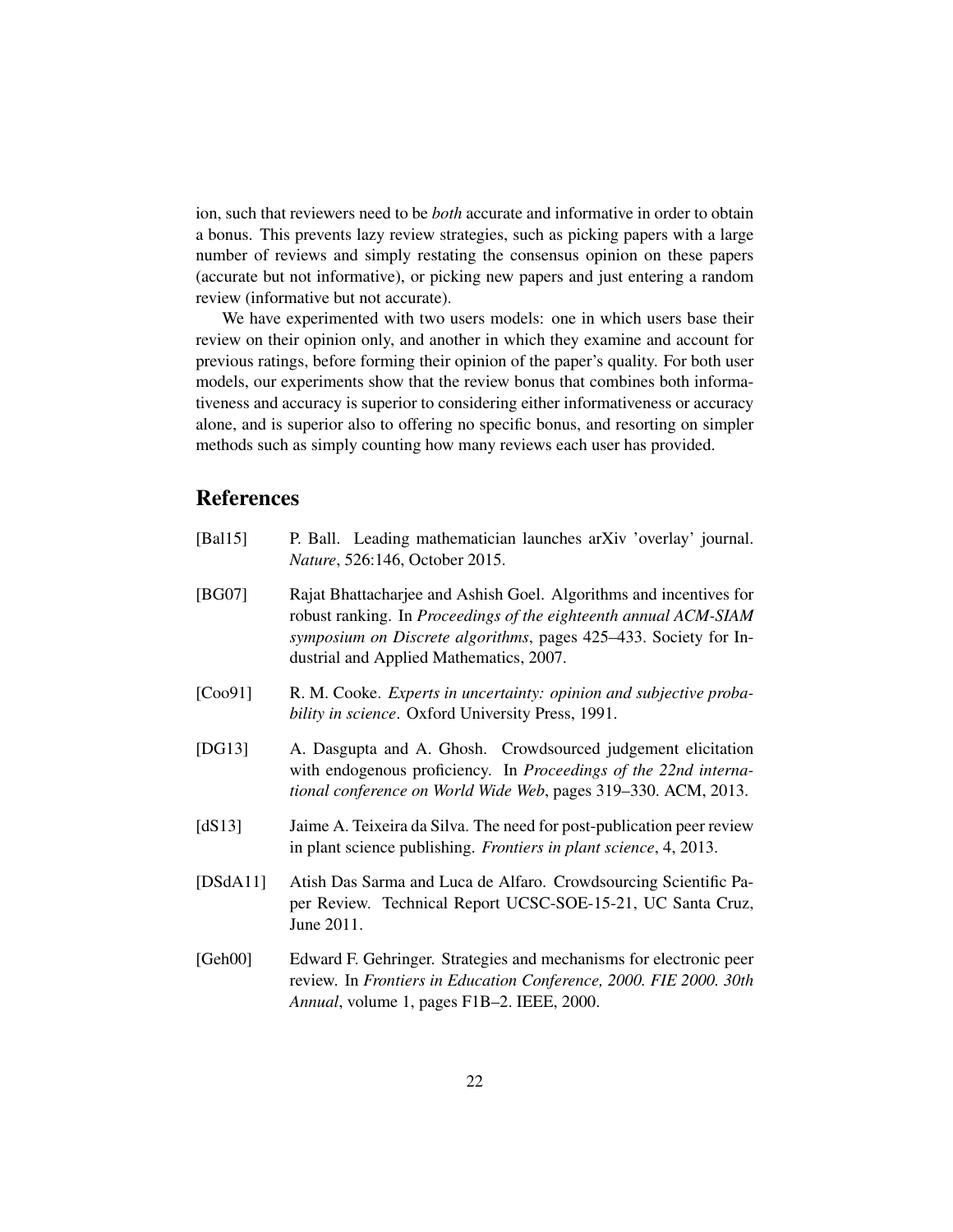- <span id="page-22-11"></span>[Geh01] Edward F. Gehringer. Electronic peer review and peer grading in computer-science courses. *ACM SIGCSE Bulletin*, 33(1):139–143, 2001.
- <span id="page-22-8"></span>[Gib16] E. Gibney. Open journals that piggyback on arXiv gather momentum. *Nature*, 530:117–118, February 2016.
- <span id="page-22-1"></span>[Gro10] Trish Groves. Is open peer review the fairest system? Yes. *Bmj*, 341:c6424, 2010.
- <span id="page-22-4"></span>[Her12] Daniel M. Herron. Is expert peer review obsolete? A model suggests that post-publication reader review may exceed the accuracy of traditional peer review. *Surgical endoscopy*, 26(8):2275–2280, 2012.
- <span id="page-22-3"></span>[Hun12] Jane Hunter. Post-publication peer review: opening up scientific conversation. *Frontiers in computational neuroscience*, 6, 2012.
- <span id="page-22-10"></span>[JF09] R. Jurca and B. Faltings. Mechanisms for making crowds truthful. *Journal of Artificial Intelligence Research*, 34(1):209, 2009.
- <span id="page-22-2"></span>[Kha10] Karim Khan. Is open peer review the fairest system? No. *Bmj*, 341:c6425, 2010.
- <span id="page-22-0"></span>[Kri12] N. Kriegeskorte. Open evaluation: a vision for entirely transparent post-publication peer review and rating for science. *Frontiers in Computational Neuroscience*, 6, 2012.
- <span id="page-22-5"></span>[Mar14] J. Marlow. Incentivizing peer review: The last obstacle for open access science. *Wired*, 7 2014.
- <span id="page-22-9"></span>[MRZ05] N. Miller, P. Resnick, and R. Zeckhauser. Eliciting informative feedback: The peer-prediction method. *Management Science*, 51(9):1359–1373, 2005.
- <span id="page-22-6"></span>[MS09] Michael R. Merrifield and Donald G. Saari. Telescope time without tears: a distributed approach to peer review. *Astronomy & Geophysics*, 50(4):4–16, 2009.
- <span id="page-22-7"></span>[NSF13] NSF. Dear colleague letter: Information to Principal Investigators (PIs) planning to submit proposals to the sensors and sensing systems (sss) program October 1 , 2013 deadline, 2013.
- <span id="page-22-12"></span>[OR94] Martin J. Osborne and Ariel Rubinstein. *A course in game theory*. MIT press, 1994.